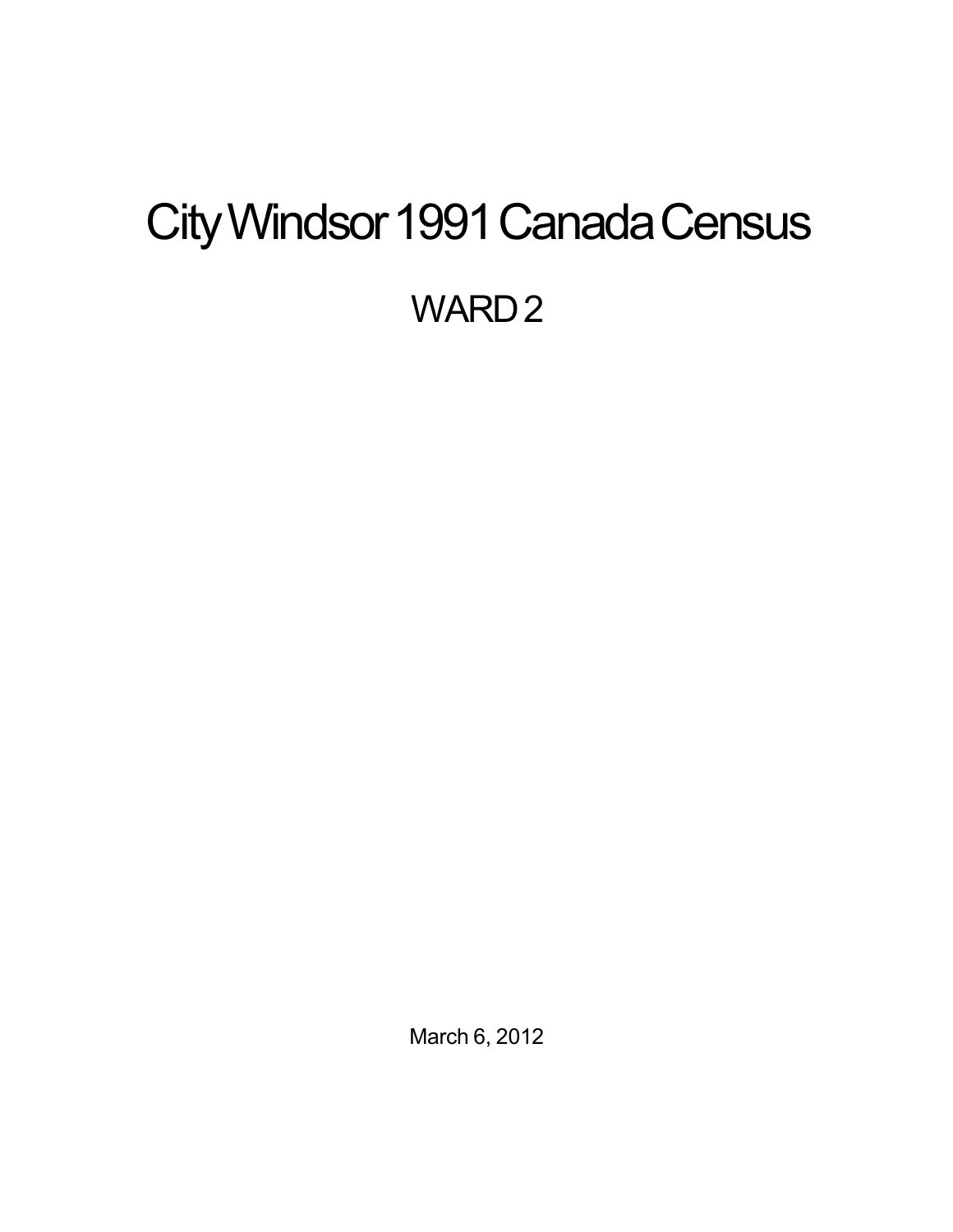## **Table of Contents**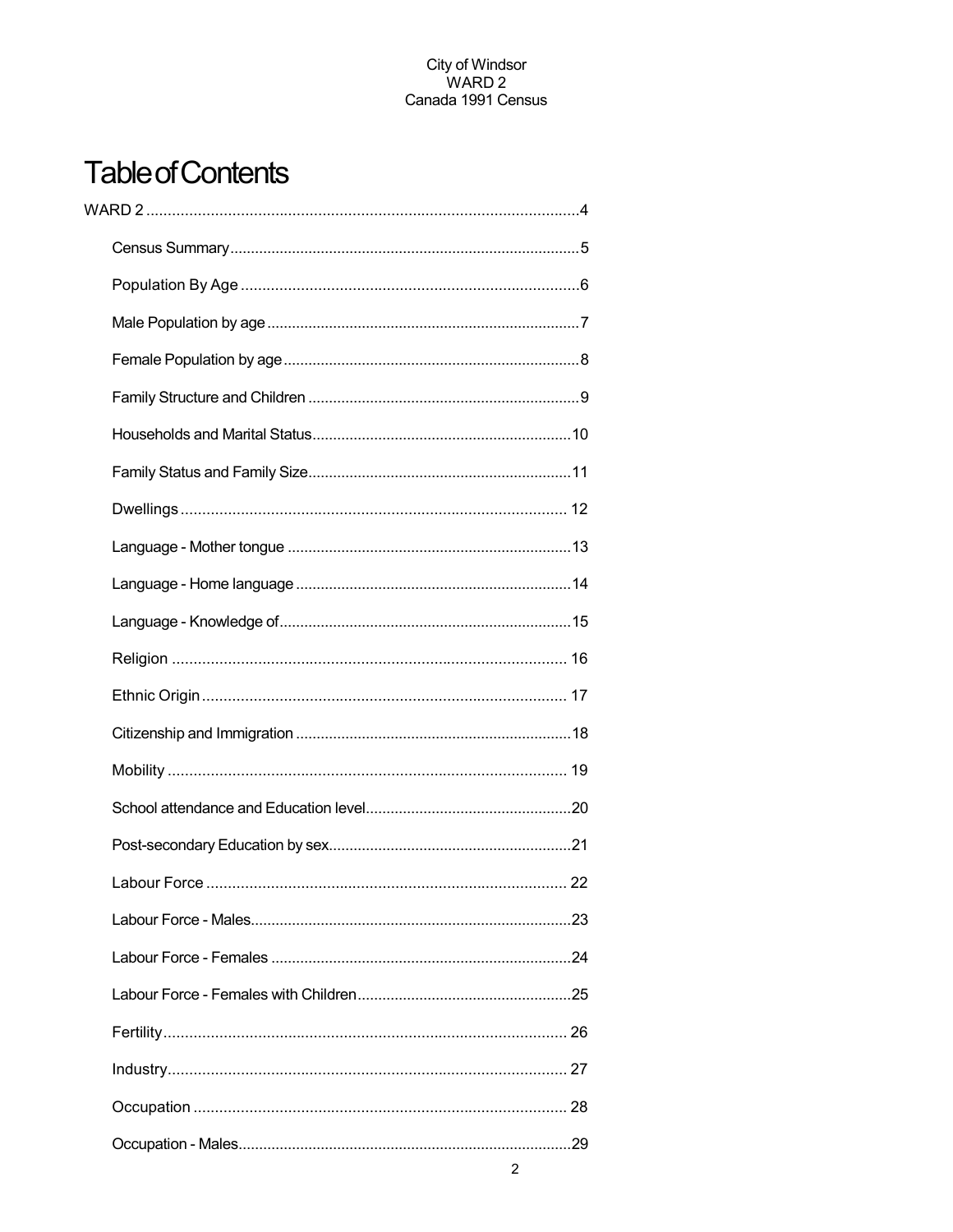## City of Windsor<br>WARD 2

| Canada 1991 Census |
|--------------------|
|                    |
|                    |
|                    |
|                    |
|                    |
|                    |
|                    |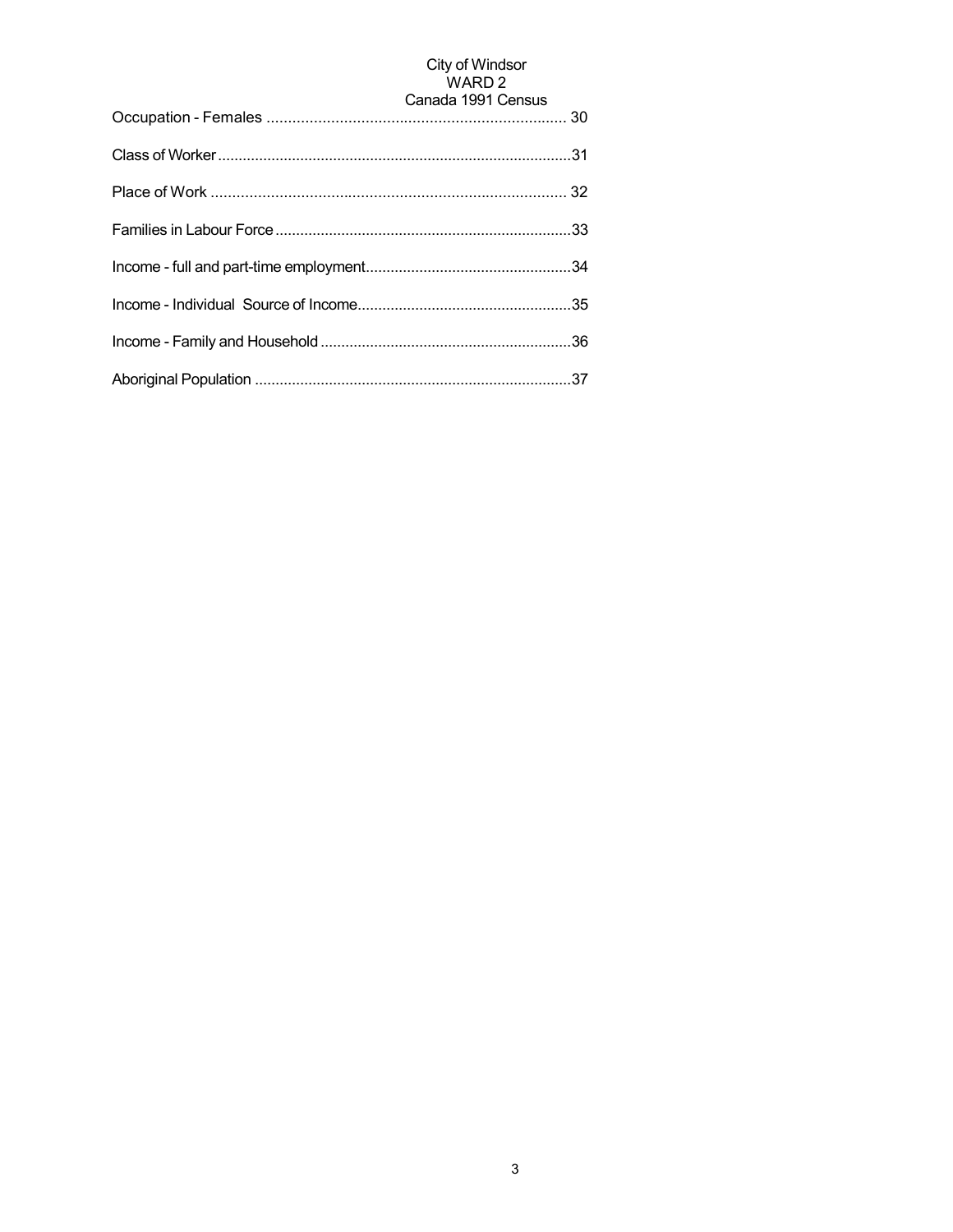## WARD 2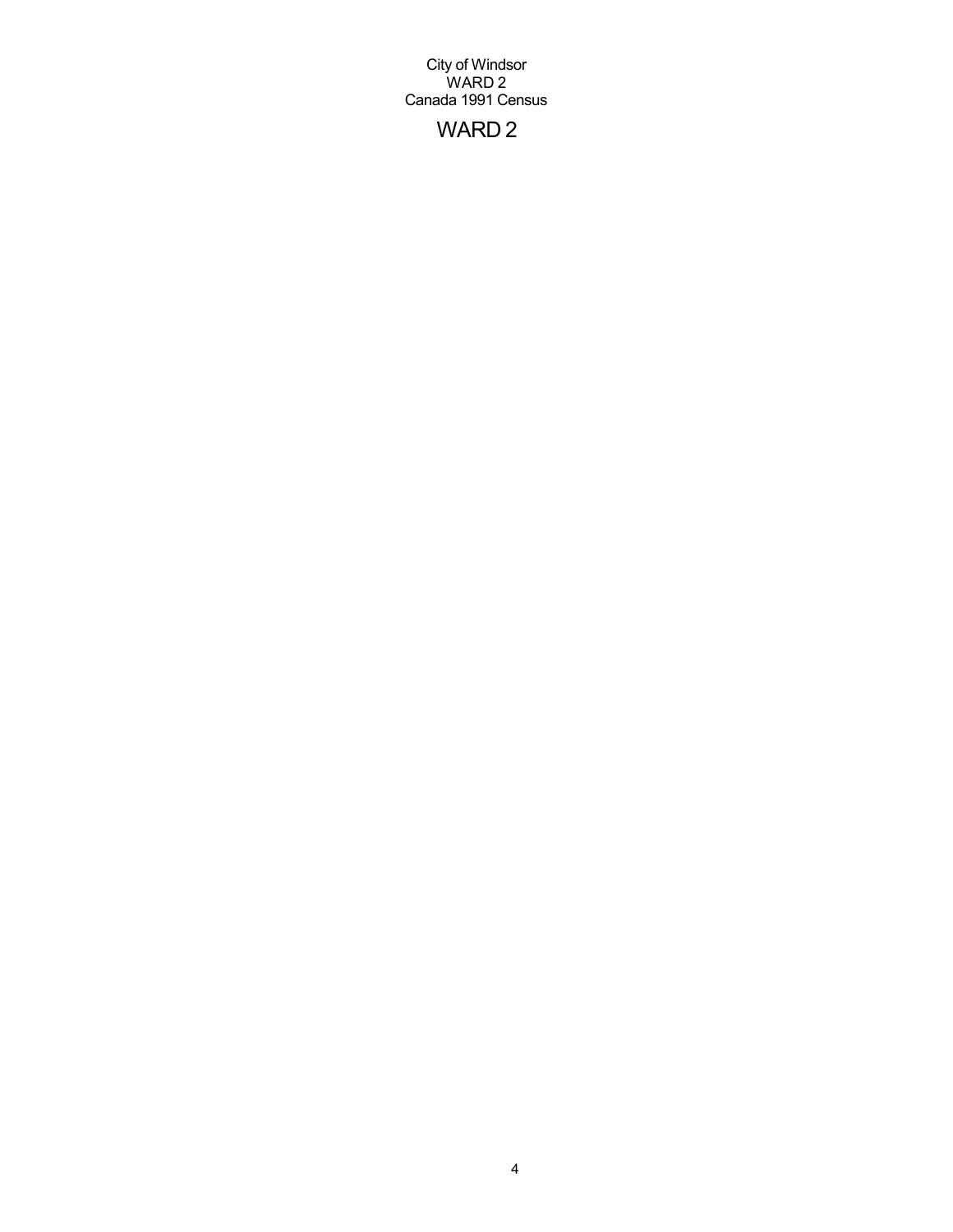## Census Summary

| <b>Census Summary</b>                             |                | <b>WARD 2</b> |  |
|---------------------------------------------------|----------------|---------------|--|
| Total Population where census data are available  |                | 35,645 % base |  |
|                                                   |                |               |  |
| Males                                             | 16,990         | 48%           |  |
| Females                                           | 18,625         | 52%           |  |
| 0 to 4 years                                      | 2,225          | 6%            |  |
| 5 to 19 years                                     | 5,990          | 17%           |  |
| 20 to 24 years                                    | 3,550          | 10%           |  |
| 25 to 34 years                                    | 7,050          | 20%           |  |
| 35 to 44 years                                    | 4,500          | 13%           |  |
| 45 to 54 years                                    | 3,240          | 9%            |  |
| 55 to 64 years                                    | 3,260          | 9%            |  |
| 65 to 74 years                                    | 2,995          | 8%            |  |
| 75 years and over                                 | 2,730          | 8%            |  |
| Average age                                       | 37.7           |               |  |
| <b>Total census families</b>                      |                | 8,685% base   |  |
| <u>Average persons per family</u>                 | 2.9            |               |  |
|                                                   |                |               |  |
| <b>Husband-wife families</b>                      | 6,565          | 76%           |  |
| No children at home                               | 3,215          | 37%           |  |
| With children at home                             | 3,405          | 39%           |  |
| Lone-parent families                              | 2,135          | 25%           |  |
| <b>Total children at home</b>                     | 9,800          |               |  |
| Average children per family                       | 1.1            |               |  |
| <b>Private households</b>                         | 14,965         |               |  |
| Persons in private households                     | 33,850         |               |  |
| Average persons per household                     | 2.3            |               |  |
| Average household income                          | \$33,231       |               |  |
| Occupied dwellings where census data available    |                | 14,955 % base |  |
|                                                   |                |               |  |
| <b>Owned dwellings</b>                            | 6,950          | 46%           |  |
| <b>Average value</b>                              | \$94,212       |               |  |
| <b>Rented dwellings</b><br><b>Average rent</b>    | 8,010          | 54%           |  |
| Single detached houses                            | \$523<br>7,180 | 48%           |  |
| Semi-detached/row/duplexes                        | 2,060          | 14%           |  |
| Apartments                                        | 5,600          | 37%           |  |
| Other types of dwelling                           | 75             | 1%            |  |
|                                                   |                |               |  |
| Actual (unsuppressed) data:                       |                |               |  |
| <b>Total Population</b><br><b>Total Dwellings</b> | 35,691         |               |  |
|                                                   | 15,105         |               |  |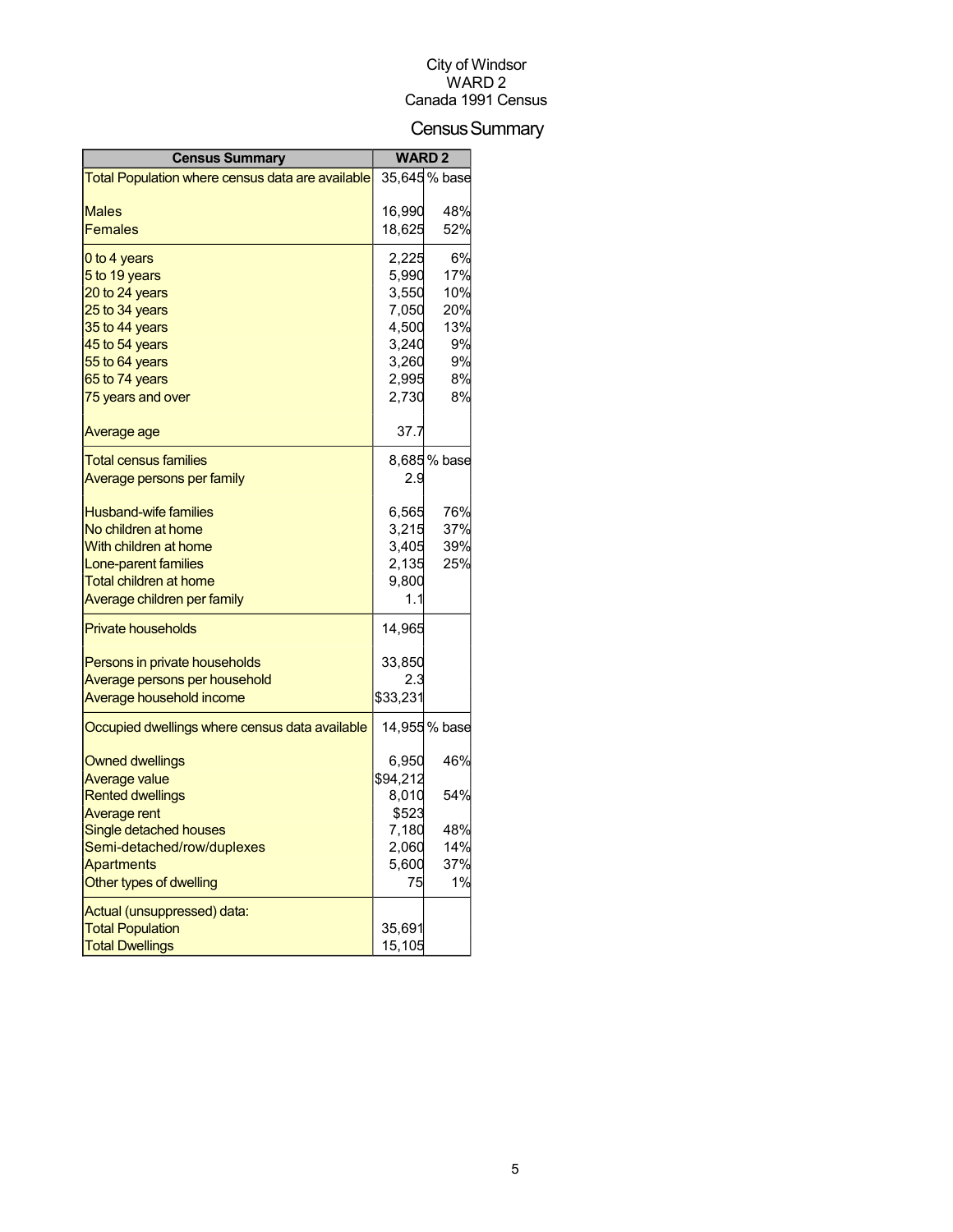## Population By Age

| <b>Population By Age</b>       | <b>WARD2</b> |              |
|--------------------------------|--------------|--------------|
| <b>Total population</b>        |              | 35,645% base |
| Average age of population      | 37.7         |              |
| By age:                        |              |              |
| 0 to 4 years                   | 2,225        | 6%           |
| 5 to 9 years                   | 1,885        | 5%           |
| 10 to 14 years                 | 1,890        | 5%           |
| 15 to 19 years                 | 2,215        | 6%           |
| 20 to 24 years                 | 3,550        | 10%          |
| 25 to 34 years                 | 7,050        | 20%          |
| 35 to 44 years                 | 4,500        | 13%          |
| 45 to 54 years                 | 3,240        | 9%           |
| 55 to 64 years                 | 3,260        | 9%           |
| 65 to 74 years                 | 2,995        | 8%           |
| 75 years and over              | 2,730        | 8%           |
| By age - detailed:             |              |              |
| 0 to 4 years                   | 2,225        | 6%           |
| 5 to 9 years                   | 1,885        | 5%           |
| 10 to 14 years                 | 1,890        | 5%           |
| 15 years                       | 395          | 1%           |
| 16 years                       | 400          | 1%           |
| 17 years                       | 435          | 1%           |
| 18 to 19 years                 | 985          | 3%           |
| 20 to 24 years                 | 3,550        | 10%          |
| 25 to 29 years                 | 3,835        | 11%          |
| 30 to 34 years                 | 3,215        | 9%           |
| 35 to 39 years                 | 2,360        | 7%           |
| 40 to 44 years                 | 2,140        | 6%           |
| 45 to 49 years                 | 1,740        | 5%           |
| 50 to 54 years                 | 1,500        | 4%           |
| 55 to 59 years                 | 1,595        | 4%           |
| 60 to 64 years                 | 1,665        | 5%           |
| 65 to 74 years                 | 2,995        | 8%           |
| 75 to 84 years                 | 1,830        | 5%           |
| 85 years and over              | 900          | 3%           |
| 18 years and over              | 28,270       | 79%          |
| Average age, 18 years and over | 45.3         |              |
| 65 years and over              | 5,725        | 16%          |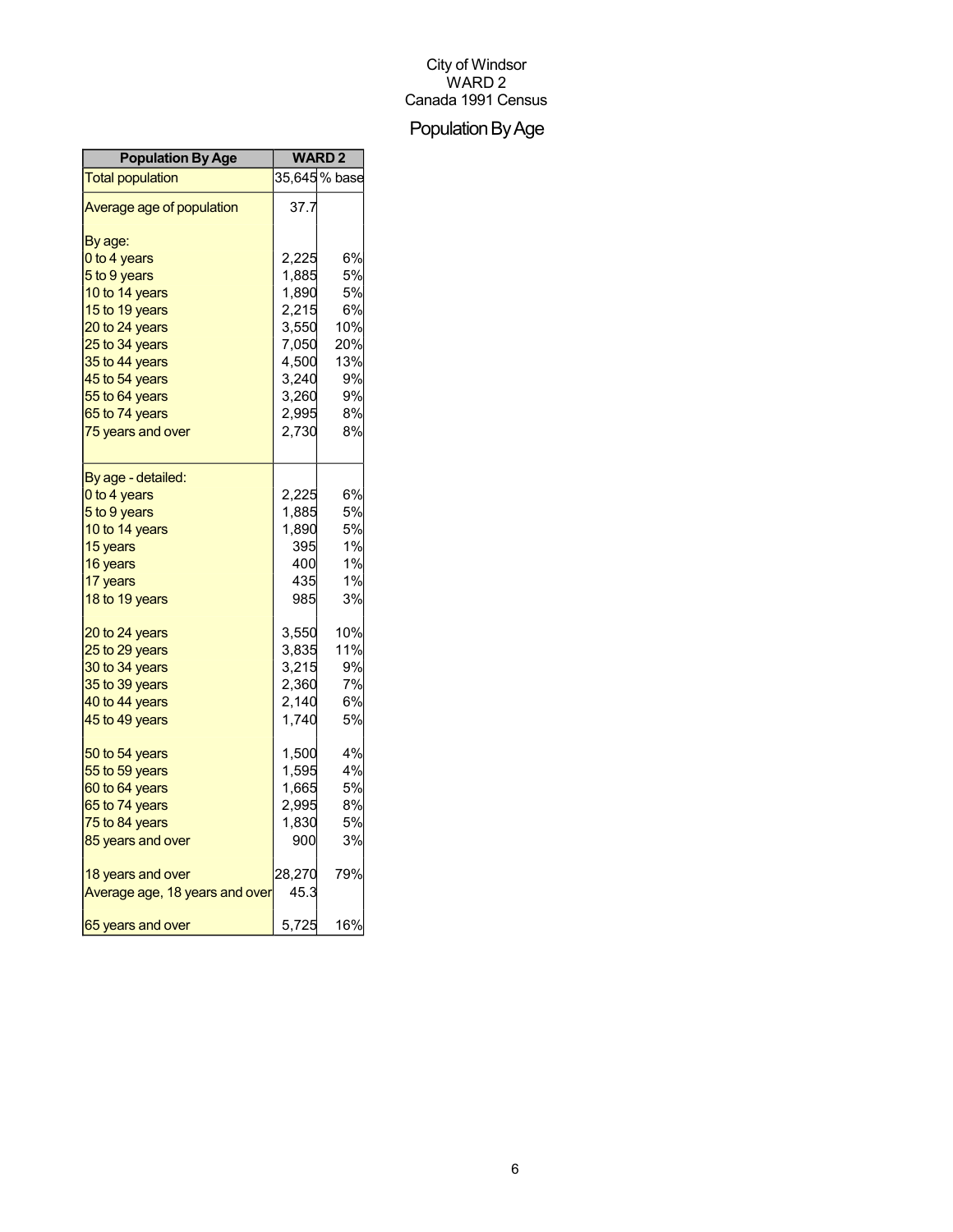## Male Population by age

| <b>Male Population by age</b>        | <b>WARD2</b> |               |
|--------------------------------------|--------------|---------------|
| <b>Total population</b>              |              | 35,645 % base |
| <b>Male population</b>               | 16,990       | 48%           |
| Average age of males                 | 35.6         |               |
| By age:                              |              |               |
| 0 to 4 years                         | 1,130        | 3%            |
| 5 to 9 years                         | 975          | 3%            |
| 10 to 14 years                       | 970          | 3%            |
| 15 to 19 years                       | 1,075        | 3%            |
| 20 to 24 years                       | 1,725        | 5%            |
| 25 to 34 years                       | 3,680        | 10%           |
| 35 to 44 years                       | 2,260        | 6%            |
| 45 to 54 years                       | 1,535        | 4%            |
| 55 to 64 years                       | 1,565        | 4%            |
| 65 to 74 years                       | 1,175        | 3%            |
| 75 years and over                    | 880          | 2%            |
| By age - detailed:                   |              |               |
| 0 to 4 years                         | 1,130        | 3%            |
| 5 to 9 years                         | 975          | 3%            |
| 10 to 14 years                       | 970          | 3%            |
| 15 years                             | 190          | 1%            |
| 16 years                             | 205          | 1%            |
| 17 years                             | 205          | 1%            |
| 18 to 19 years                       | 475          | 1%            |
| 20 to 24 years                       | 1,725        | 5%            |
| 25 to 29 years                       | 1,990        | 6%            |
| 30 to 34 years                       | 1,690        | 5%            |
| 35 to 39 years                       | 1,200        | 3%            |
| 40 to 44 years                       | 1,060        | 3%            |
| 45 to 49 years                       | 860          | 2%            |
| 50 to 54 years                       | 675          | 2%            |
| 55 to 59 years                       | 775          | 2%            |
| 60 to 64 years                       | 790          | 2%            |
| 65 to 74 years                       | 1,175        | 3%            |
| 75 to 84 years                       | 645          | 2%            |
| 85 years and over                    | 235          | 1%            |
| 18 years and over                    | 13,265       | 37%           |
| Average age, males 18 years and over | 43.2         |               |
| 65 years and over                    | 2,055        | 6%            |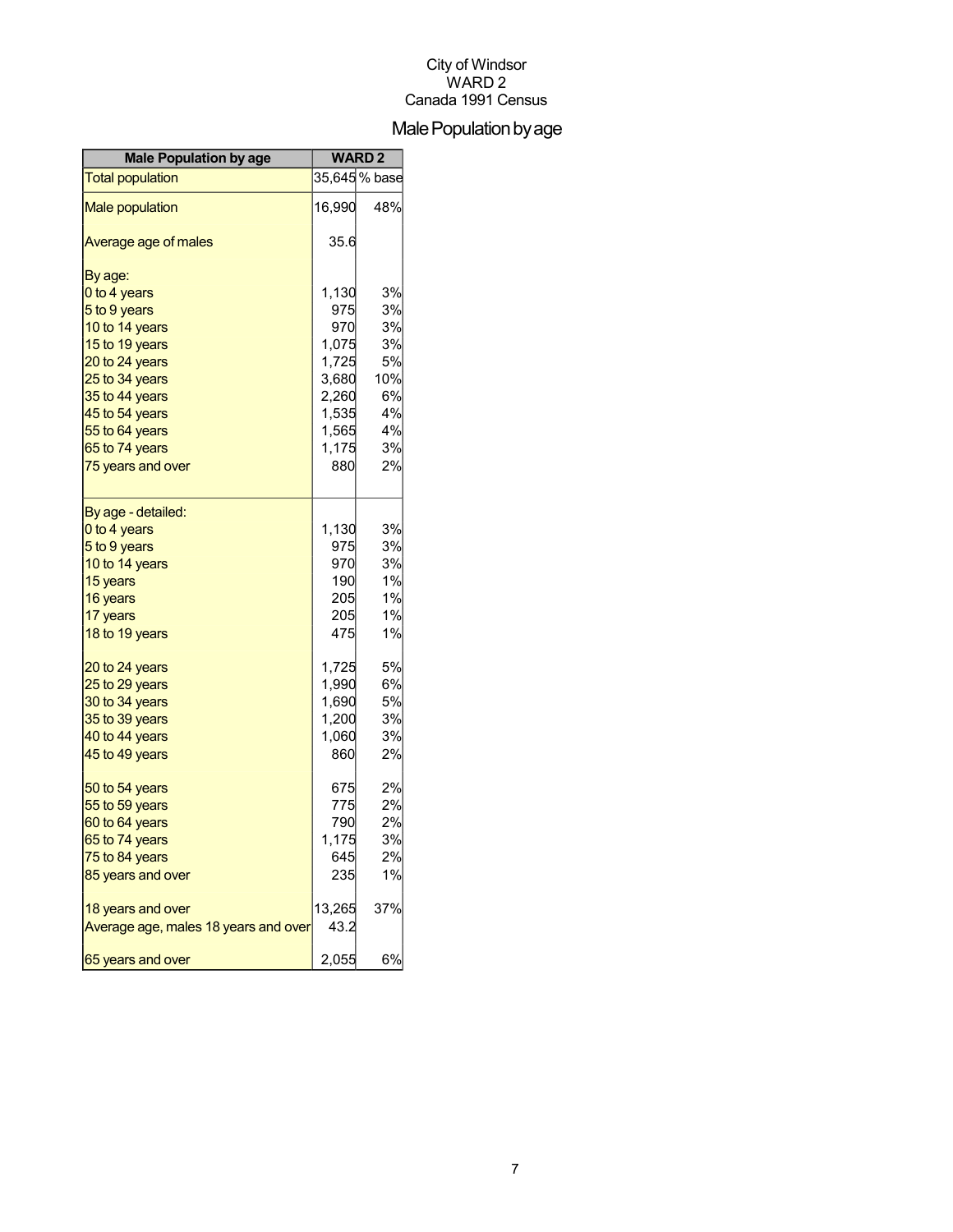## Female Population by age

| <b>Female Population by age</b>        | <b>WARD2</b> |               |
|----------------------------------------|--------------|---------------|
| <b>Total population</b>                |              | 35,645 % base |
| <b>Female population</b>               | 18,625       | 52%           |
| Average age of females                 | 39.7         |               |
| By age:                                |              |               |
| 0 to 4 years                           | 1,095        | 3%            |
| 5 to 9 years                           | 910          | 3%            |
| 10 to 14 years                         | 920          | 3%            |
| 15 to 19 years                         | 1,140        | 3%            |
| 20 to 24 years                         | 1,825        | 5%            |
| 25 to 34 years                         | 3,370        | 9%            |
| 35 to 44 years                         | 2,240        | 6%            |
| 45 to 54 years                         | 1,705        | 5%            |
| 55 to 64 years                         | 1,695        | 5%            |
| 65 to 74 years                         | 1,820        | 5%            |
| 75 years and over                      | 1,850        | 5%            |
| By age - detailed:                     |              |               |
| 0 to 4 years                           | 1,095        | 3%            |
| 5 to 9 years                           | 910          | 3%            |
| 10 to 14 years                         | 920          | 3%            |
| 15 years                               | 205          | 1%            |
| 16 years                               | 195          | 1%            |
| 17 years                               | 230          | 1%            |
| 18 to 19 years                         | 510          | 1%            |
| 20 to 24 years                         | 1,825        | 5%            |
| 25 to 29 years                         | 1,845        | 5%            |
| 30 to 34 years                         | 1,525        | 4%            |
| 35 to 39 years                         | 1,160        | 3%            |
| 40 to 44 years                         | 1,080        | 3%            |
| 45 to 49 years                         | 880          | 2%            |
| 50 to 54 years                         | 825          | 2%            |
| 55 to 59 years                         | 820          | 2%            |
| 60 to 64 years                         | 875          | 2%            |
| 65 to 74 years                         | 1,820        | 5%            |
| 75 to 84 years                         | 1,185        | 3%            |
| 85 years and over                      | 665          | 2%            |
| 18 years and over                      | 15,005       | 42%           |
| Average age, females 18 years and over | 47.2         |               |
| 65 years and over                      | 3,670        | 10%           |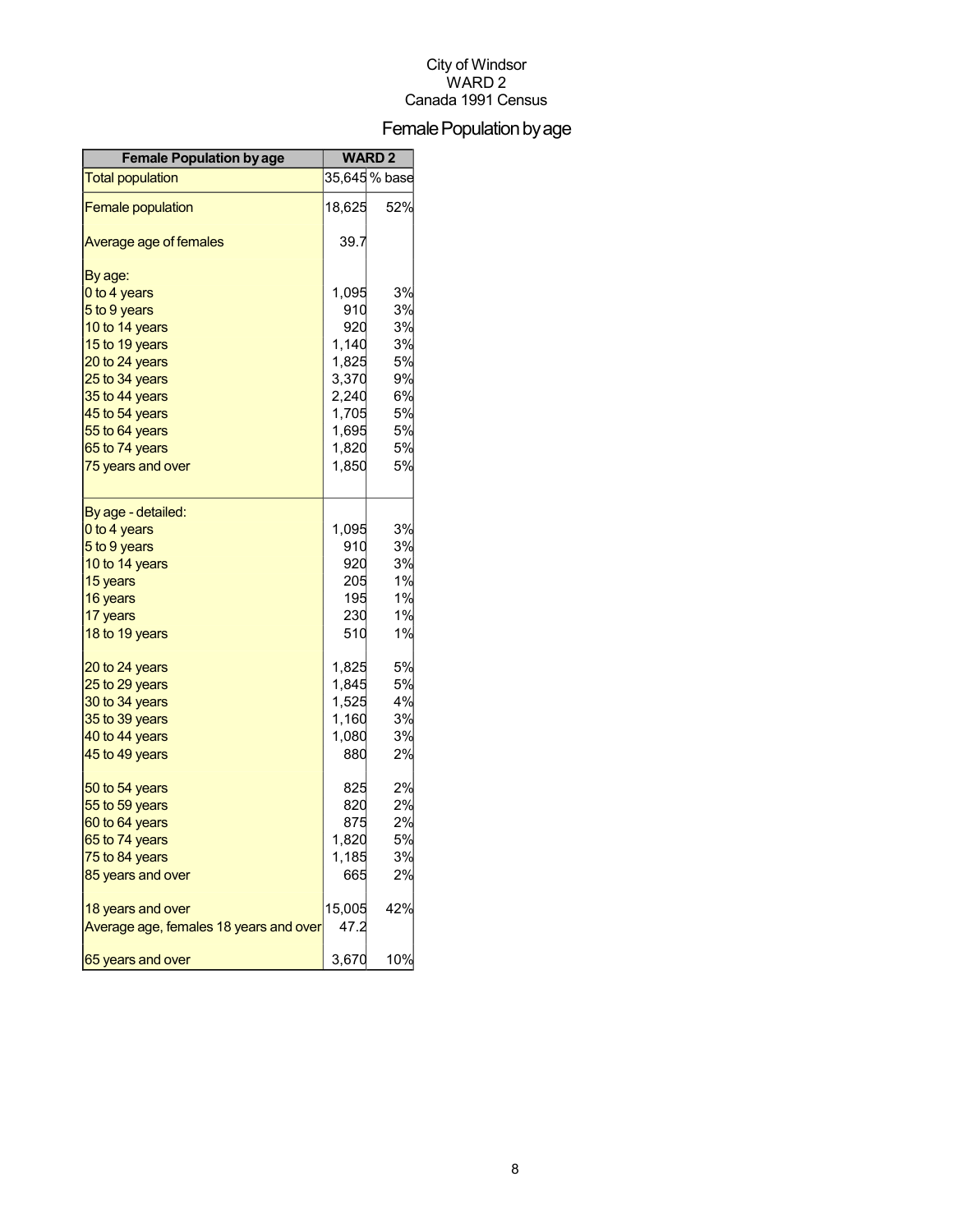## Family Structure and Children

| <b>Family Structure and Children</b> | <b>WARD2</b> |              |
|--------------------------------------|--------------|--------------|
| <b>Total census families</b>         |              | 8,685 % base |
| By family structure:                 |              |              |
| <b>Total husband-wife families</b>   | 6,565        | 76%          |
| With no children at home             | 3,215        | 37%          |
| With children at home                | 3,405        | 39%          |
| 1 child                              | 1,405        | 16%          |
| 2 children                           | 1,235        | 14%          |
| 3 or more children                   | 735          | 8%           |
|                                      |              |              |
| Families - now-married couples       | 5,845        | 67%          |
| With no children at home             | 2,715        | 31%          |
| With children at home                | 3,170        | 36%          |
| 1 child                              | 1,260        | 15%          |
| 2 children                           | 1,170        | 13%          |
| 3 or more children                   | 690          | 8%           |
|                                      |              |              |
| Families - common-law couples        | 720          | 8%           |
| With no children at home             | 500          | 6%           |
| With children at home                | 235          | 3%           |
| 1 child                              | 145          | 2%           |
| 2 children                           | 65           | 1%           |
| 3 or more children                   | 45           | 1%           |
| Lone-parent families                 | 2,135        | 25%          |
| Lone male parent                     | 315          | 4%           |
| 1 child at home                      | 195          | 2%           |
| 2 children at home                   | 80           | 1%           |
| 3 or more children at home           | 40           | 0%           |
|                                      |              |              |
| Lone female parent                   | 1,835        | 21%          |
| 1 child at home                      | 1,015        | 12%          |
| 2 children at home                   | 595          | 7%           |
| 3 or more children at home           | 205          | 2%           |
| <b>Total children at home</b>        |              | 9,800 % base |
|                                      |              |              |
| By age of children:                  |              |              |
| $0 - 5$ years                        | 2,515        | 26%          |
| 6 - 14 years                         | 3,310        | 34%          |
| 15 - 17 years                        | 1,120        | 11%          |
| 18 - 24 years                        | 1,840        | 19%          |
| 25 years and over                    | 1,030        | 11%          |
| Average children per family          | 1.1          |              |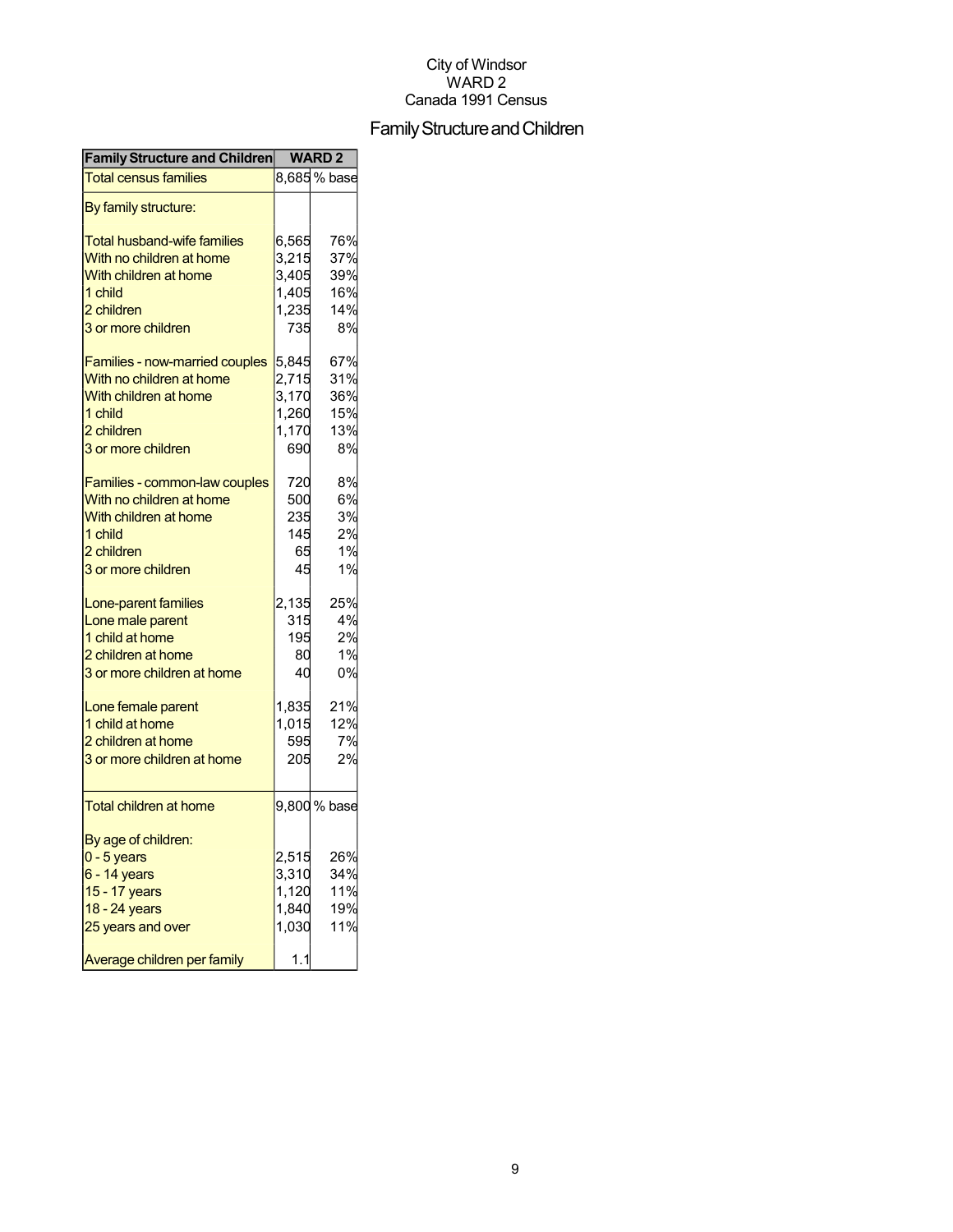### Households and Marital Status

| <b>Households and Marital Status</b>                     |              | <b>WARD2</b>  |
|----------------------------------------------------------|--------------|---------------|
| <b>Private households</b>                                |              | 14,965 % base |
|                                                          |              |               |
| By size of household:                                    |              |               |
| 1 person                                                 | 5,290        | 35%           |
| 2 persons                                                | 4,745        | 32%           |
| 3 persons                                                | 2,290        | 15%           |
| 4 - 5 persons                                            | 2,270        | 15%           |
| 6 or more persons                                        | 405          | 3%            |
|                                                          |              |               |
| By number of census families:                            |              | 43%           |
| Non-family households                                    | 6,410        | 57%           |
| <b>Family households</b>                                 | 8,540        | 56%           |
| 1 census family<br>2 or more census families             | 8,410<br>130 | 1%            |
|                                                          |              |               |
| Persons in private households                            | 33,850       |               |
| Average persons per household                            | 2.3          |               |
| Census families in private                               |              | 8,685 % base  |
| households                                               |              |               |
| By size of census family:                                |              |               |
| 2 persons                                                | 4,385        | 50%           |
| 3 persons                                                | 2,060        | 24%           |
| 4 persons                                                | 1,440        | 17%           |
| 5 or more persons                                        | 810          | 9%            |
|                                                          |              |               |
| <b>Total population</b>                                  |              | 35,645 % base |
| By marital status, for persons 15 years of age and over: |              |               |
| Single (never married)                                   | 10,420       | 29%           |
| <b>Married</b>                                           | 12,345       | 35%           |
| Widowed                                                  | 3,115        | 9%            |
| <b>Divorced</b>                                          | 2,555        | 7%            |
| Separated                                                | 1,095        | 3%            |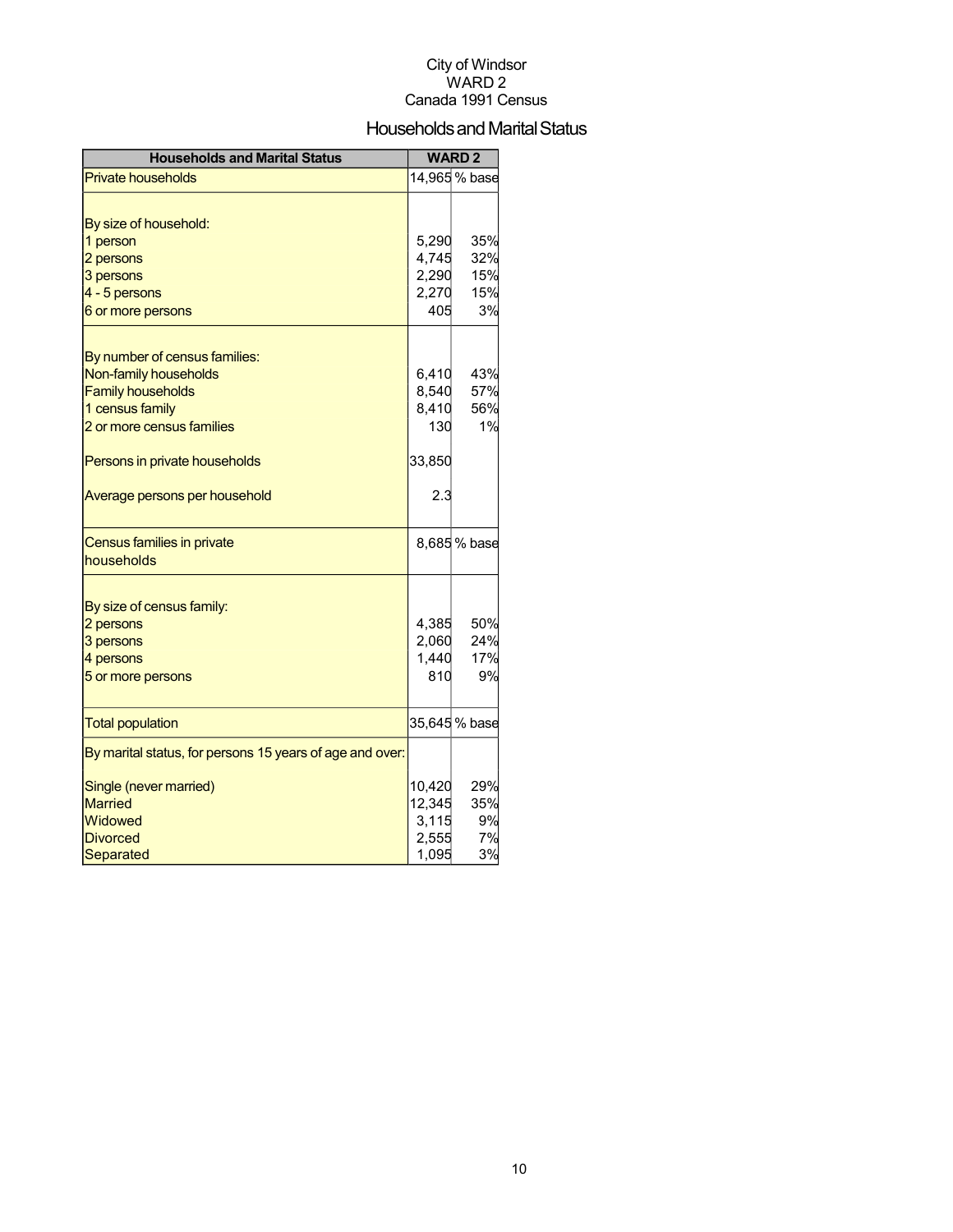## Family Status and Family Size

| <b>Family Status and Family Size</b> |        | <b>WARD2</b>  |
|--------------------------------------|--------|---------------|
| Persons in private households        |        | 33,885 % base |
| By living arrangements:              |        |               |
| Number of non-family persons         | 8,790  | 26%           |
| Living with relatives                | 1,450  | 4%            |
| Living with non-relatives only       | 2,095  | 6%            |
| <b>Living alone</b>                  | 5,295  | 16%           |
| Number of family persons             | 25,075 | 74%           |
| Average persons per family           | 2.9    |               |
| Persons 65+ years in househlds       |        | 4,585% base   |
|                                      |        |               |
| By living arrangements:              |        |               |
| Number of non-family persons         | 2,140  | 47%           |
| <b>Living with relatives</b>         | 345    | 8%            |
| Living with non-relatives only       | 110    | 2%            |
| Living alone                         | 1,710  | 37%           |
| Number of family persons             | 2,450  | 53%           |
| Economic families in househlds       |        | 8,960 % base  |
| By size of economic family:          |        |               |
| 2 persons                            | 4,355  | 49%           |
| 3 persons                            | 2,115  | 24%           |
| 4 persons                            | 1,470  | 16%           |
| 5 or more persons                    | 980    | 11%           |
| Persons in economic families         | 26,480 |               |
| Average persons per economic family  | 3      |               |
| Total unattached individuals         | 7,390  |               |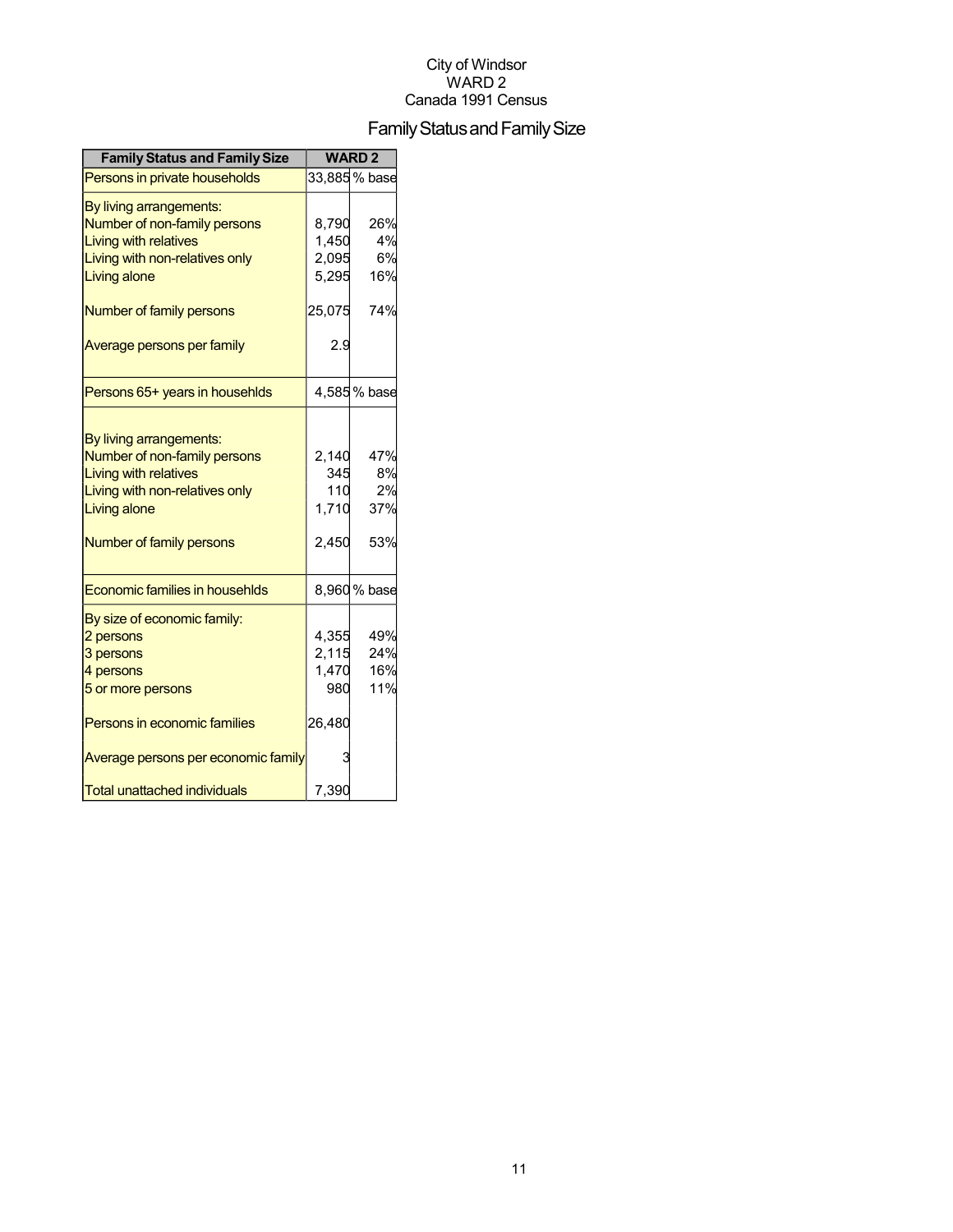## Dwellings

| Dwellings                         | <b>WARD2</b> |               |
|-----------------------------------|--------------|---------------|
| <b>Occupied dwellings</b>         |              | 14,955 % base |
| By tenure:                        |              |               |
| Rented                            | 8,010        | 54%           |
| Owned                             | 6,950        | 46%           |
| <b>Band housing</b>               | 0            | 0%            |
| By dwelling type:                 |              |               |
| Single-detached house             | 7,180        | 48%           |
| Semi-detached house               | 615          | 4%            |
| <b>Row house</b>                  | 575          | 4%            |
| Apartment, detached duplex        | 870          | 6%            |
| Apartment less than 5 storey      | 2,815        | 19%           |
| Apartment 5 or more storeys       | 2,785        | 19%           |
| Other single attached house       | 50           | 0%            |
| <b>Movable dwelling</b>           | 25           | 0%            |
| Average rooms per dwelling        | 5.4          |               |
| Average bedrooms per dwelling     | 2.2          |               |
| Average persons per room          | 0.4          |               |
| By period of construction         |              |               |
| Before 1946                       | 6,260        | 42%           |
| 1946 - 1960                       | 3,015        | 20%           |
| 1961 - 1970                       | 2,075        | 14%           |
| 1971 - 1980                       | 2,605        | 17%           |
| 1981 - 1985                       | 515          | 3%            |
| 1986 - 1991                       | 390          | 3%            |
| Condition of dwelling:            |              |               |
| Regular maintenance               | 9,755        | 65%           |
| Minor repairs needed              | 3,680        | 25%           |
| <b>Major repairs needed</b>       | 1.485        | 10%           |
| Owner one-family households       |              | 4,430 % base  |
| <b>Average value of dwellings</b> | \$94,212     |               |
| Owner expenses:                   |              |               |
| Average major monthly payments    | \$563        |               |
| Payments > 30% of income          | 550          | 12%           |
| Tenant one-family households      |              | 3,195 % base  |
| Tenant expenses:                  |              |               |
| Average gross monthly rent        | \$523        |               |
| Rent > 30% of income              | 1,225        | 38%           |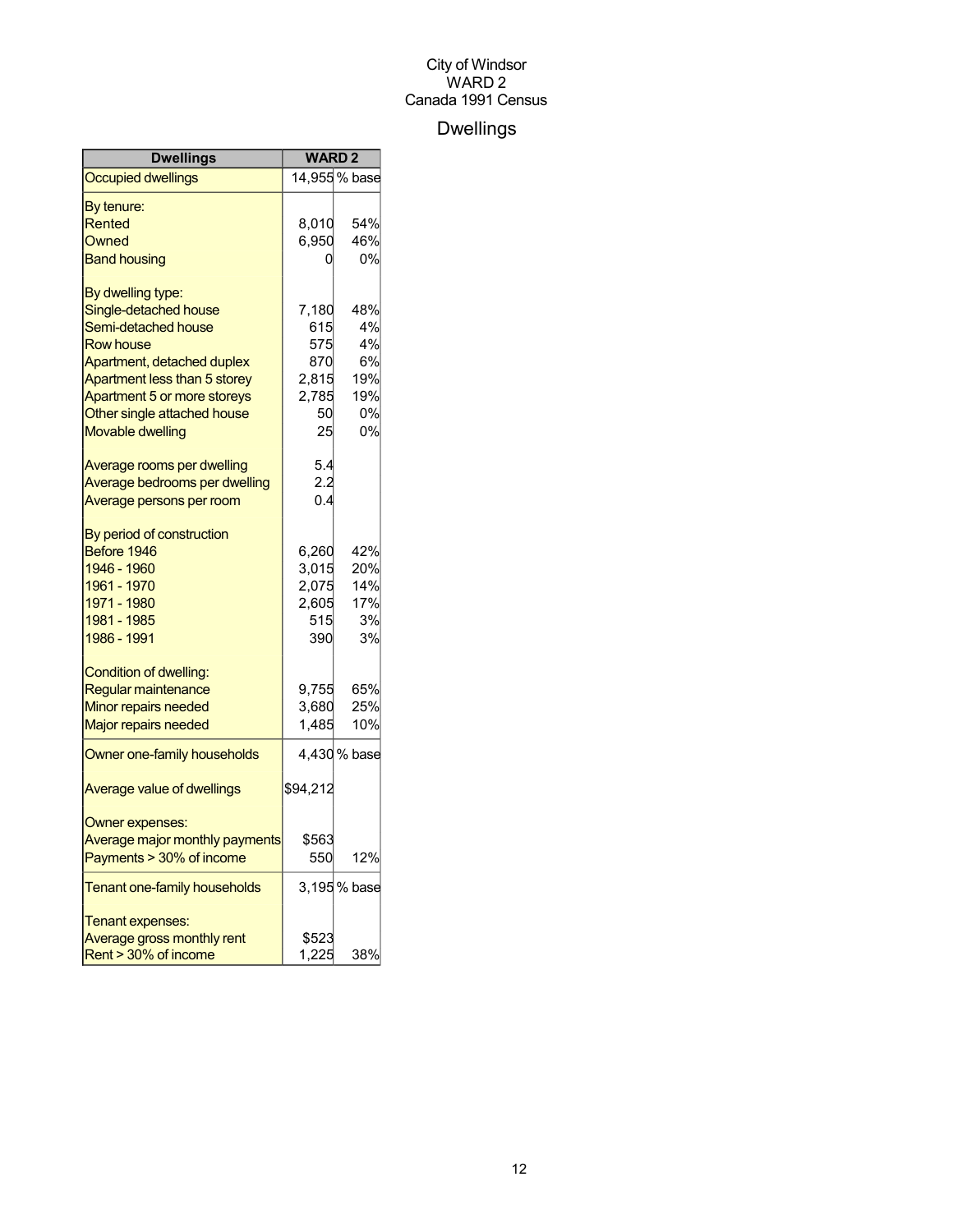## Language-Mothertongue

| Language - Mother tongue            | <b>WARD2</b> |               |
|-------------------------------------|--------------|---------------|
| <b>Total responses</b>              |              | 35,655 % base |
|                                     |              |               |
| <b>Total single responses</b>       | 34,255       | 96%           |
| <b>Total official languages</b>     | 28,520       | 80%           |
| <b>English</b>                      | 27,270       | 76%           |
| French                              | 1,250        | 4%            |
| <b>Total non-official languages</b> | 5,785        | 16%           |
| Arabic                              | 575          | 2%            |
| <b>Bulgarian</b>                    | 5            | 0%            |
| <b>Chinese</b>                      | 1,060        | 3%            |
| <b>Dutch</b>                        | 70           | 0%            |
| <b>Finnish</b>                      | 10           | 0%            |
| German                              | 280          | 1%            |
| Greek                               | 250          | 1%            |
| Hungarian                           | 85           | 0%            |
| Italian                             | 885          | 2%            |
| <b>Polish</b>                       | 250          | 1%            |
| Portuguese                          | 95           | 0%            |
| Punjabi                             | 35           | 0%            |
| Russian                             | 40           | 0%            |
| <b>Spanish</b>                      | 435          | 1%            |
| Tagalog (Pilipino)                  | 170          | 0%            |
| <b>Ukrainian</b>                    | 160          | 0%            |
| Vietnamese                          | 315          | 1%            |
| Major aboriginal languages          | 0            | 0%            |
| Languages other than above          | 1,055        | 3%            |
|                                     |              |               |
| <b>Total multiple responses</b>     | 1,400        | 4%            |
| <b>English and French</b>           | 425          | 1%            |
| English and non-official language   | 840          | 2%            |
| French and non-official language    | 50           | 0%            |
| English, French and other language  | 30           | 0%            |
| Non-official languages              | 80           | 0%            |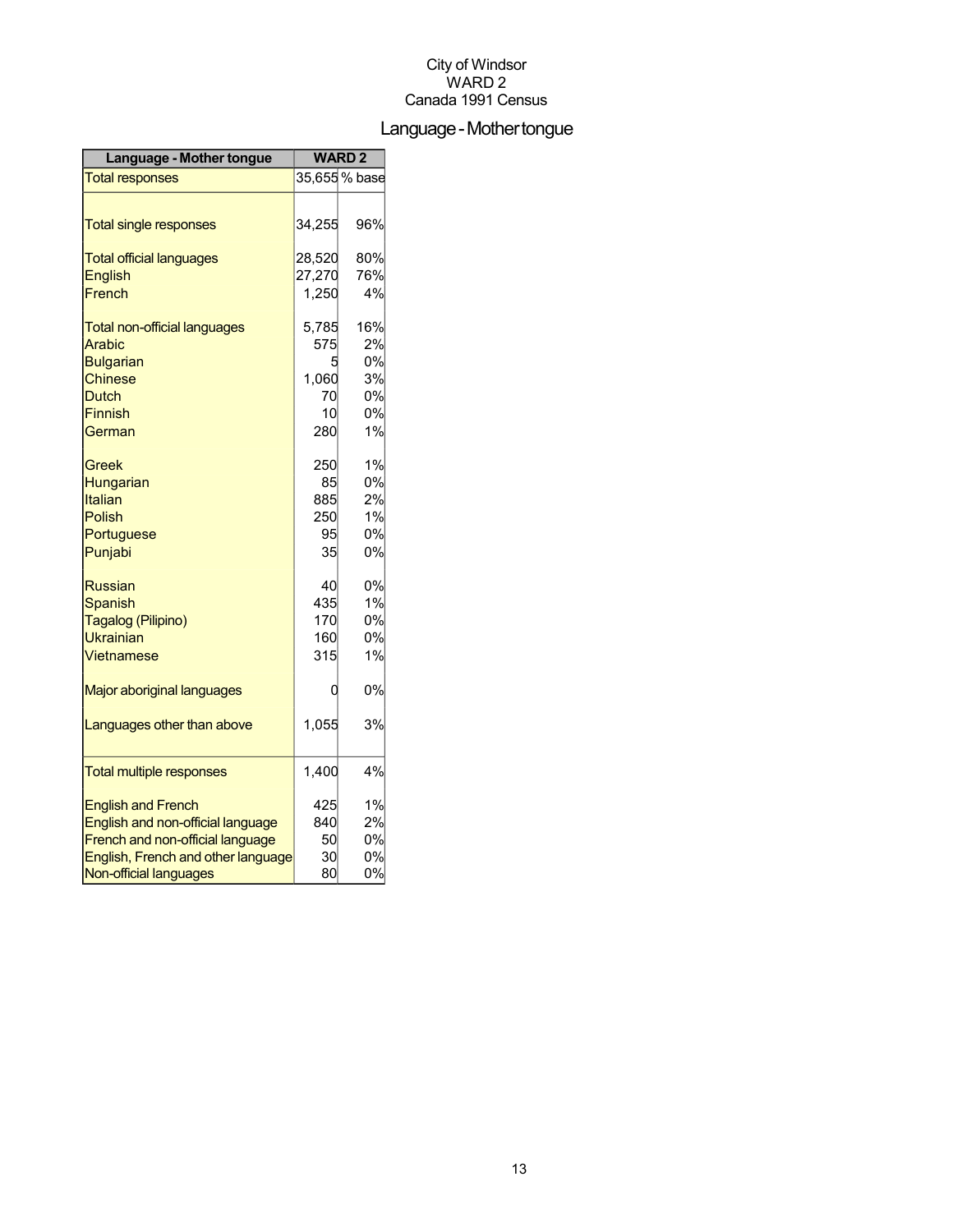## Language-Homelanguage

| Language - Home language            | <b>WARD2</b> |               |
|-------------------------------------|--------------|---------------|
| <b>Total responses</b>              |              | 34,200 % base |
| <b>Total single responses</b>       | 33,365       | 98%           |
| <b>Total official languages</b>     | 29,165       | 85%           |
| <b>English</b>                      | 28,905       | 85%           |
| French                              | 260          | 1%            |
| <b>Total non-official languages</b> | 4,205        | 12%           |
| <b>Arabic</b>                       | 465          | 1%            |
| Armenian                            | C            | 0%            |
| <b>Chinese</b>                      | 930          | 3%            |
| <b>Creoles</b>                      | C            | 0%            |
| Croatian                            | 20           | 0%            |
| <b>Dutch</b>                        | 15           | 0%            |
| German                              | 85           | 0%            |
| Greek                               | 115          | 0%            |
| Gujarati                            | 0            | 0%            |
| Hungarian                           | 10           | 0%            |
| Hindi                               | 15           | 0%            |
| Italian                             | 585          | 2%            |
| Japanese                            | 10           | 0%            |
| Khmer (Cambodian)                   | 150          | 0%            |
| Korean                              | 30           | 0%            |
| Portuguese                          | 45           | 0%            |
| Persian (Farsi)                     | 125          | 0%            |
| Polish                              | 105          | 0%            |
| Punjabi                             | C            | 0%            |
| Romanian                            | 35           | 0%            |
| <b>Russian</b>                      | 20           | 0%            |
| Spanish                             | 535          | 2%            |
| Tagalog (Pilipino)                  | 85           | 0%            |
| Tamil                               | 0            | 0%            |
| <b>Ukrainian</b>                    | 45           | 0%            |
| Urdu                                |              | 0%            |
| Vietnamese                          | 350          | 1%            |
| Major aboriginal languages          |              | 0%            |
| Languages other than above          | 350          | 1%            |
| <b>Total multiple responses</b>     | 835          | 2%            |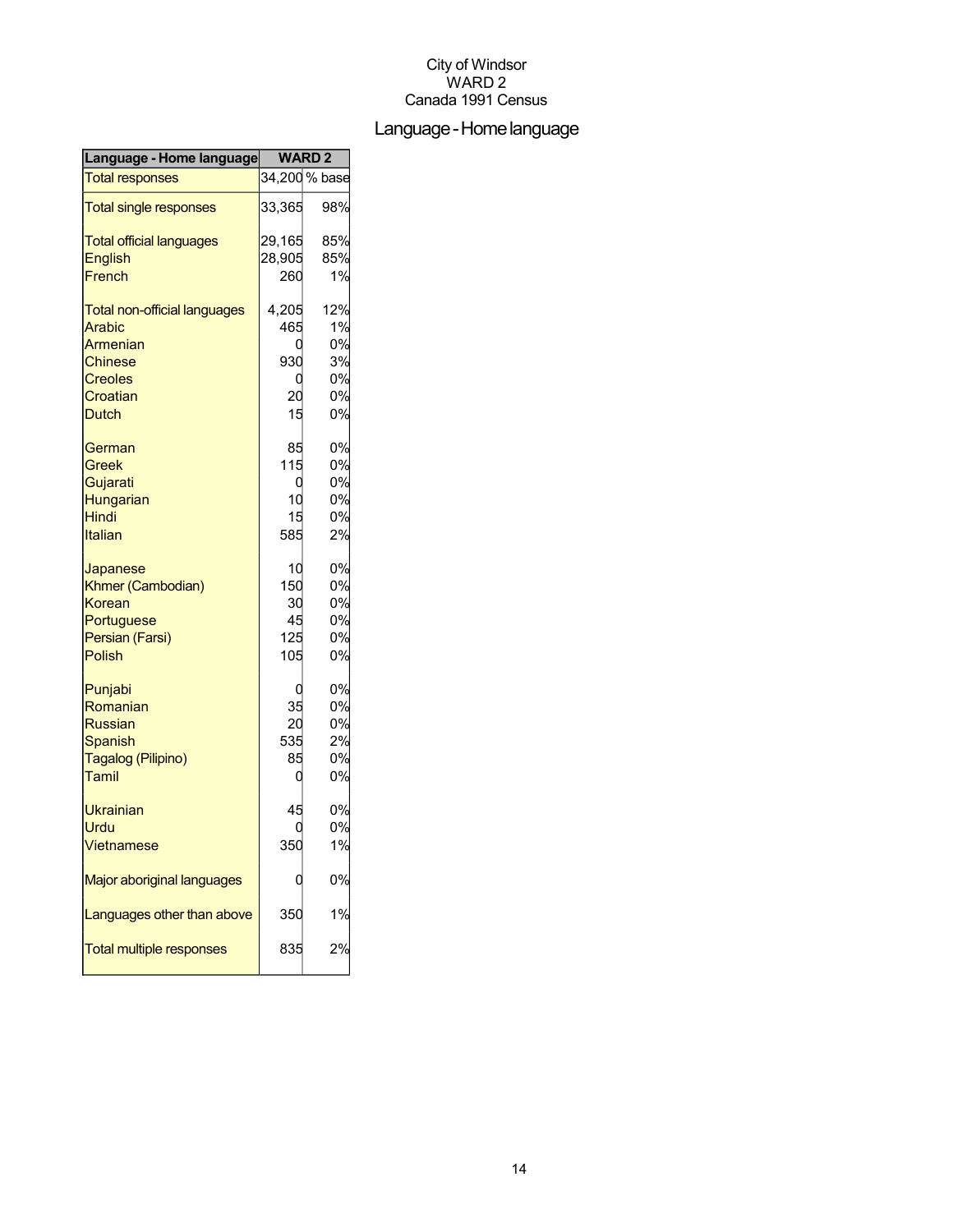## Language - Knowledge of

| Language - Knowledge of                                                                                                                        | <b>WARD2</b>                          |                                  |
|------------------------------------------------------------------------------------------------------------------------------------------------|---------------------------------------|----------------------------------|
| <b>Total population</b>                                                                                                                        |                                       | 35,645 % base                    |
| <b>Official languages:</b><br><b>English only</b><br><b>French only</b><br><b>Both English and French</b><br><b>Neither English nor French</b> | 30,375<br>50<br>2,870<br>920          | 85%<br>0%<br>8%<br>3%            |
| Non-official languages:<br>Armenian<br>Arabic<br><b>Chinese</b><br>Cree<br><b>Creoles</b><br>Croatian                                          | 40<br>940<br>1,280<br>C<br>10<br>60   | 0%<br>3%<br>4%<br>0%<br>0%<br>0% |
| <b>Dutch</b><br><b>Finnish</b><br>German<br>Greek<br>Gujarati<br><b>Hebrew</b>                                                                 | 85<br>20<br>625<br>330                | 0%<br>0%<br>2%<br>1%<br>0%<br>0% |
| Hindi<br>Hungarian<br><b>Italian</b><br>Japanese<br>Korean<br>Persian (Farsi)                                                                  | 45<br>160<br>1,335<br>30<br>30<br>180 | 0%<br>0%<br>4%<br>0%<br>0%<br>1% |
| <b>Polish</b><br>Portuguese<br>Punjabi<br>Romanian<br><b>Russian</b><br>Spanish                                                                | 255<br>145<br>20<br>90<br>75<br>745   | 1%<br>0%<br>0%<br>0%<br>0%<br>2% |
| Tagalog (Pilipino)<br>Tamil<br>Ukrainian<br>Urdu<br><b>Vietnamese</b><br>Yiddish                                                               | 275<br>10<br>170<br>75<br>475<br>30   | 1%<br>0%<br>0%<br>0%<br>1%<br>0% |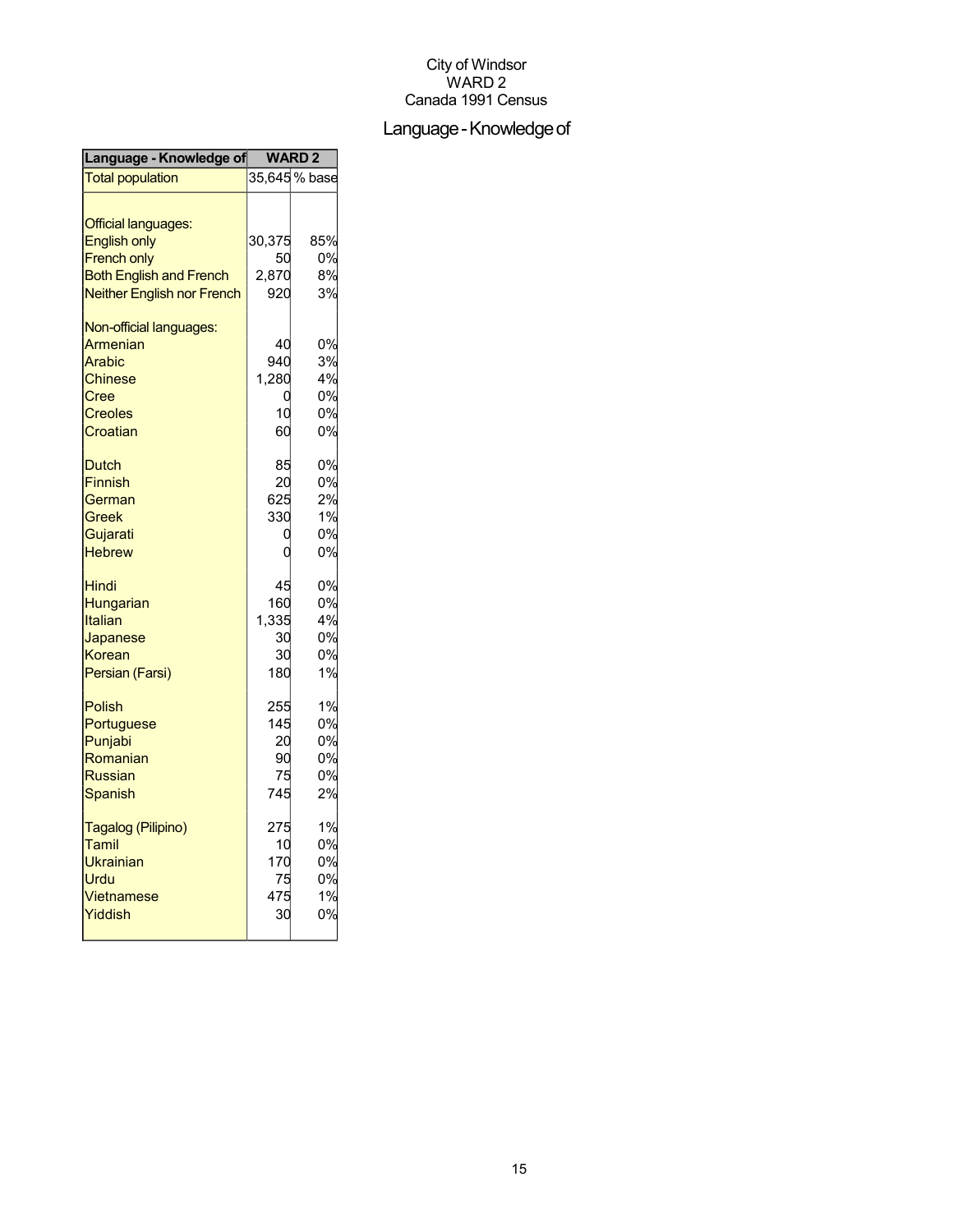## Religion

| <b>Religion</b>             | <b>WARD2</b> |               |
|-----------------------------|--------------|---------------|
| <b>Total population</b>     |              | 35,645 % base |
|                             |              |               |
| Catholic                    | 16,195       | 45%           |
| <b>Roman Catholic</b>       | 16,085       | 45%           |
| <b>Ukrainian Catholic</b>   | 130          | 0%            |
| Protestant                  | 10,950       | 31%           |
| <b>United Church</b>        | 1,905        | 5%            |
| Anglican                    | 3,495        | 10%           |
| <b>Baptist</b>              | 870          | 2%            |
| Presbyterian                | 850          | 2%            |
| Lutheran                    | 530          | 1%            |
| Pentecostal                 | 560          | 2%            |
| <b>Mennonite</b>            | 30           | 0%            |
| <b>Jehovah's Witnesses</b>  | 100          | 0%            |
| <b>Reformed Bodies</b>      | 50           | 0%            |
| <b>Salvation Army</b>       | 120          | 0%            |
| Latter-day Saints (Mormons) | 20           | 0%            |
| <b>Other Protestant</b>     | 2,295        | 6%            |
| <b>Other Religions</b>      | 2,950        | 8%            |
| <b>Eastern Orthodox</b>     | 950          | 3%            |
| <b>Jewish</b>               | 260          | 1%            |
| Islam                       | 915          | 3%            |
| <b>Buddhist</b>             | 600          | 2%            |
| <b>Hindu</b>                | 70           | 0%            |
| <b>Sikh</b>                 | 50           | 0%            |
| Other                       | 125          | 0%            |
| No religious affiliation    | 4,045        | 11%           |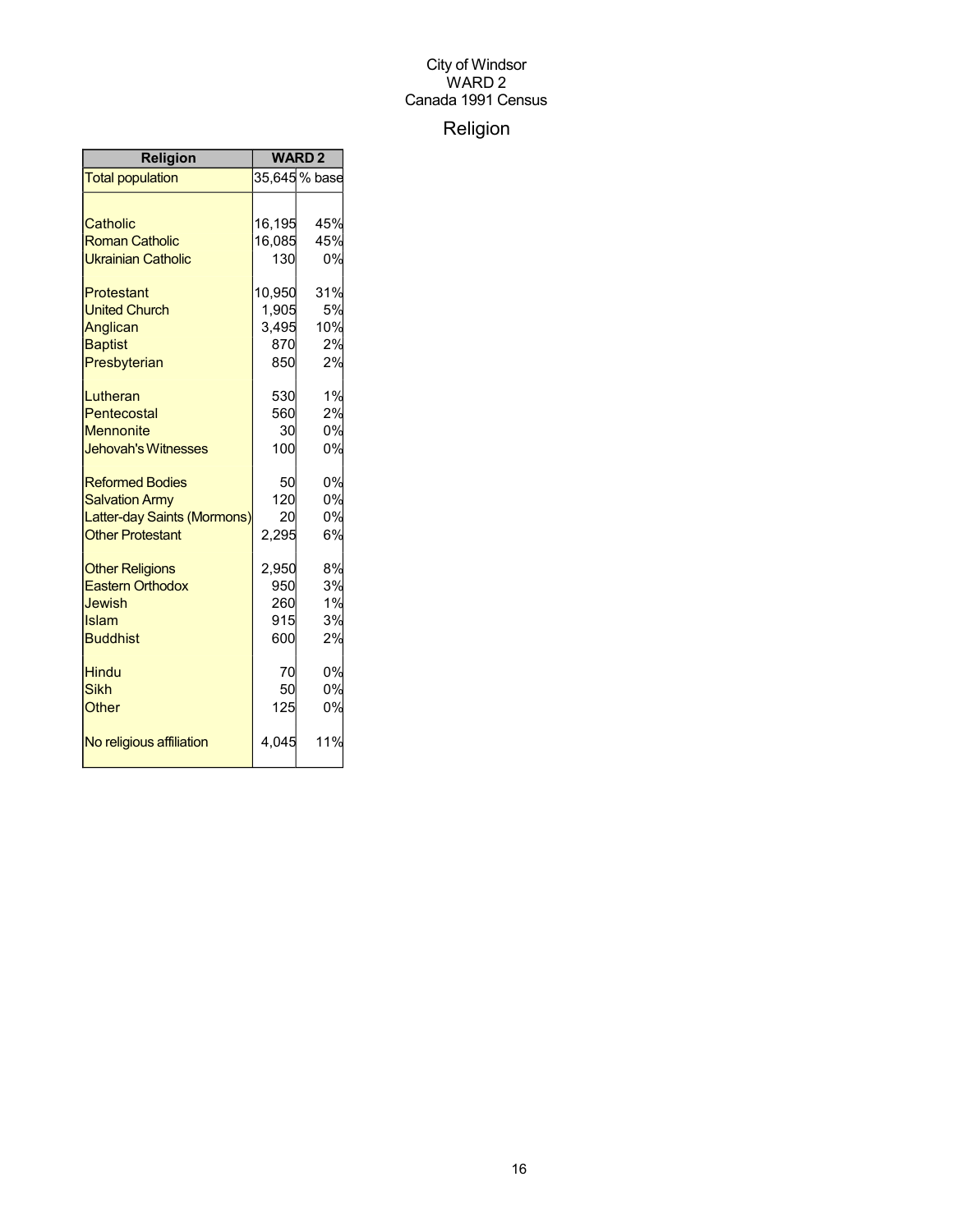## EthnicOrigin

| <b>Ethnic Origin</b>          | <b>WARD 2</b> |               |
|-------------------------------|---------------|---------------|
| <b>Total population</b>       |               | 35,645 % base |
|                               |               |               |
| <b>Total single origins</b>   | 21,645        | 61%           |
| <b>Aboriginal origins</b>     | 160           | 0%            |
| <b>Black origins</b>          | 355           | 1%            |
| <b>British</b>                | 8,050         | 23%           |
| <b>English</b>                | 6,010         | 17%           |
| <b>Scottish</b>               | 950           | 3%            |
| Irish                         | 955           | 3%            |
| <b>Other British</b>          | 55            | 0%            |
| Canadian                      | 175           | 0%            |
| Chinese                       | 1,365         | 4%            |
| Croatian                      | 50            | 0%            |
| Danish                        | 40            | 0%            |
| Dutch (Netherlands)           | 130           | 0%            |
| East Indian, n.i.e.           | 125           | 0%            |
| Filipino                      | 305           | 1%            |
| Finnish                       | 10            | 0%            |
| French                        | 3,375         | 9%            |
| German                        | 775           | 2%            |
| Greek                         | 315           | 1%            |
| Hungarian (Magyar)            | 165           | 0%            |
| Italian                       | 1,470         | 4%            |
| Japanese                      | 30            | 0%            |
| Jewish                        | 145           | 0%            |
| Korean                        | 40            | 0%            |
| Lebanese                      | 550           | 2%            |
| Norwegian                     | 10            | 0%            |
| Polish                        | 350           | 1%            |
| Portuguese                    | 170           | 0%            |
| <b>Spanish</b>                | 420           | 1%            |
| Swedish                       |               | 0%            |
| Ukrainian                     | 490           | 1%            |
| Vietnamese                    | 375           | 1%            |
| Yugoslav, n.i.e.              | 175           | 0%            |
| Other single origins          | 1,825         | 5%            |
| Total multiple origins 12,580 |               | 35%           |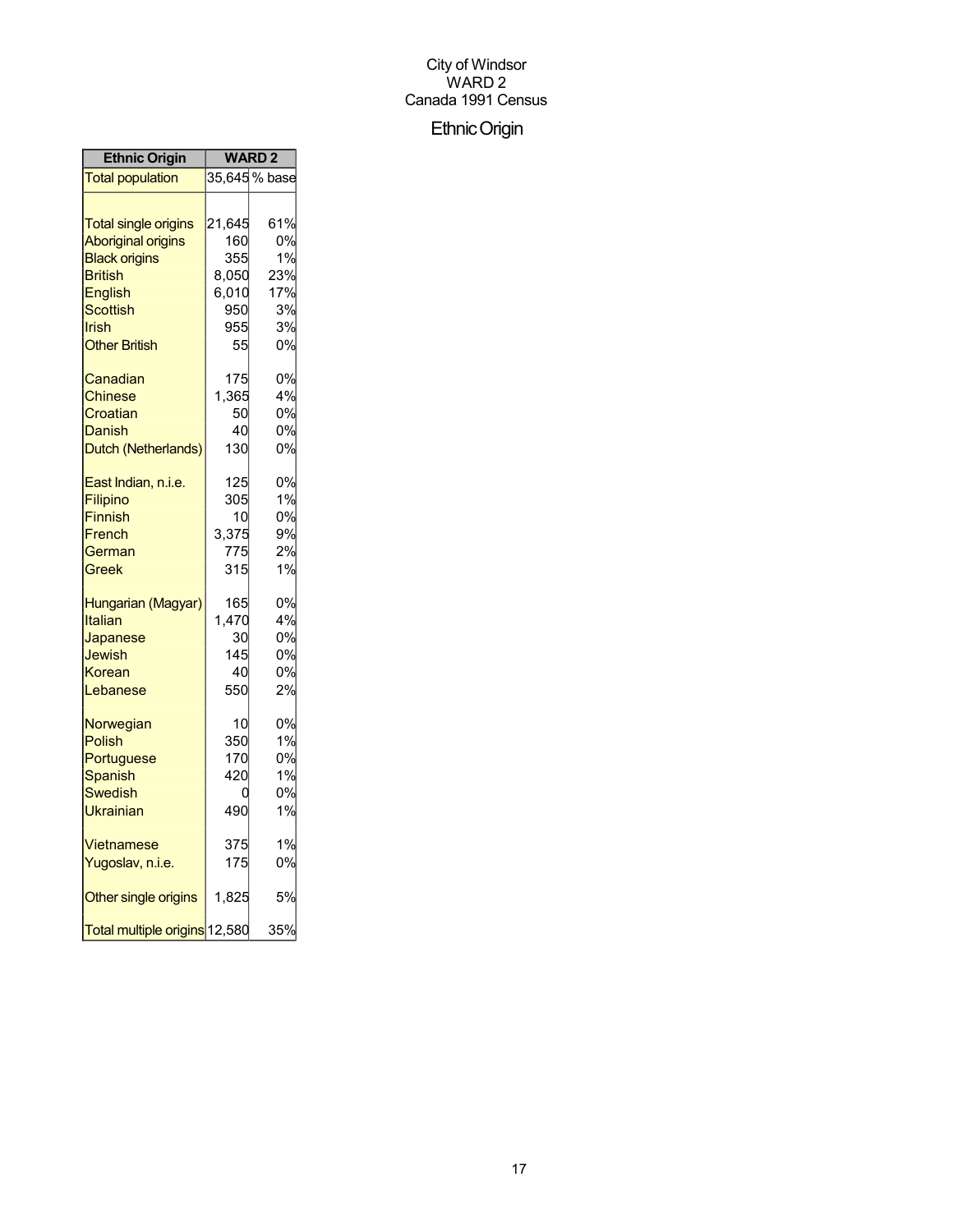## Citizenship and Immigration

| Citizenship and Immigration                                     | <b>WARD2</b>    |               |
|-----------------------------------------------------------------|-----------------|---------------|
| <b>Total population</b>                                         |                 | 35,645 % base |
| <b>Canadian citizens</b><br><b>Citizens other than Canadian</b> | 30,465<br>3,765 | 85%<br>11%    |
|                                                                 |                 |               |
| Immigration:                                                    |                 |               |
| Non-immigrant population                                        | 25,860          | 73%           |
| Born in province of residence                                   | 23,410          | 66%           |
| Immigrant population                                            | 7,485           | 21%           |
| <b>United States of America</b>                                 | 815             | 2%            |
| <b>Central and South America</b>                                | 615             | 2%            |
| Caribbean and Bermuda                                           | 70              | 0%            |
| <b>United Kingdom</b>                                           | 1,020           | 3%            |
| <b>Other Europe</b>                                             | 2,305           | 6%            |
| Africa                                                          | 135             | 0%            |
| India                                                           | 65              | 0%            |
| <b>Other Asia</b>                                               | 2,490           | 7%            |
| Oceania & Other                                                 | 30              | 0%            |
| Non-permanent residents                                         | 890             | 2%            |
| <b>Total immigrant population</b>                               |                 | 7,440 % base  |
| Period of immigration:                                          |                 |               |
| Before 1961                                                     | 2,035           | 27%           |
| 1961-1970                                                       | 1,225           | 16%           |
| 1971-1980                                                       | 1,155           | 16%           |
| 1981-1991                                                       | 2,990           | 40%           |
| 1981-1987                                                       | 1,395           | 19%           |
| 1988-1991                                                       | 1,595           | 21%           |
| Age at immigration:                                             |                 |               |
| $0 - 4$ years                                                   | 765             | 10%           |
| 5 - 19 years                                                    | 2,285           | 31%           |
| 20 years and over                                               | 4,360           | 59%           |
|                                                                 |                 |               |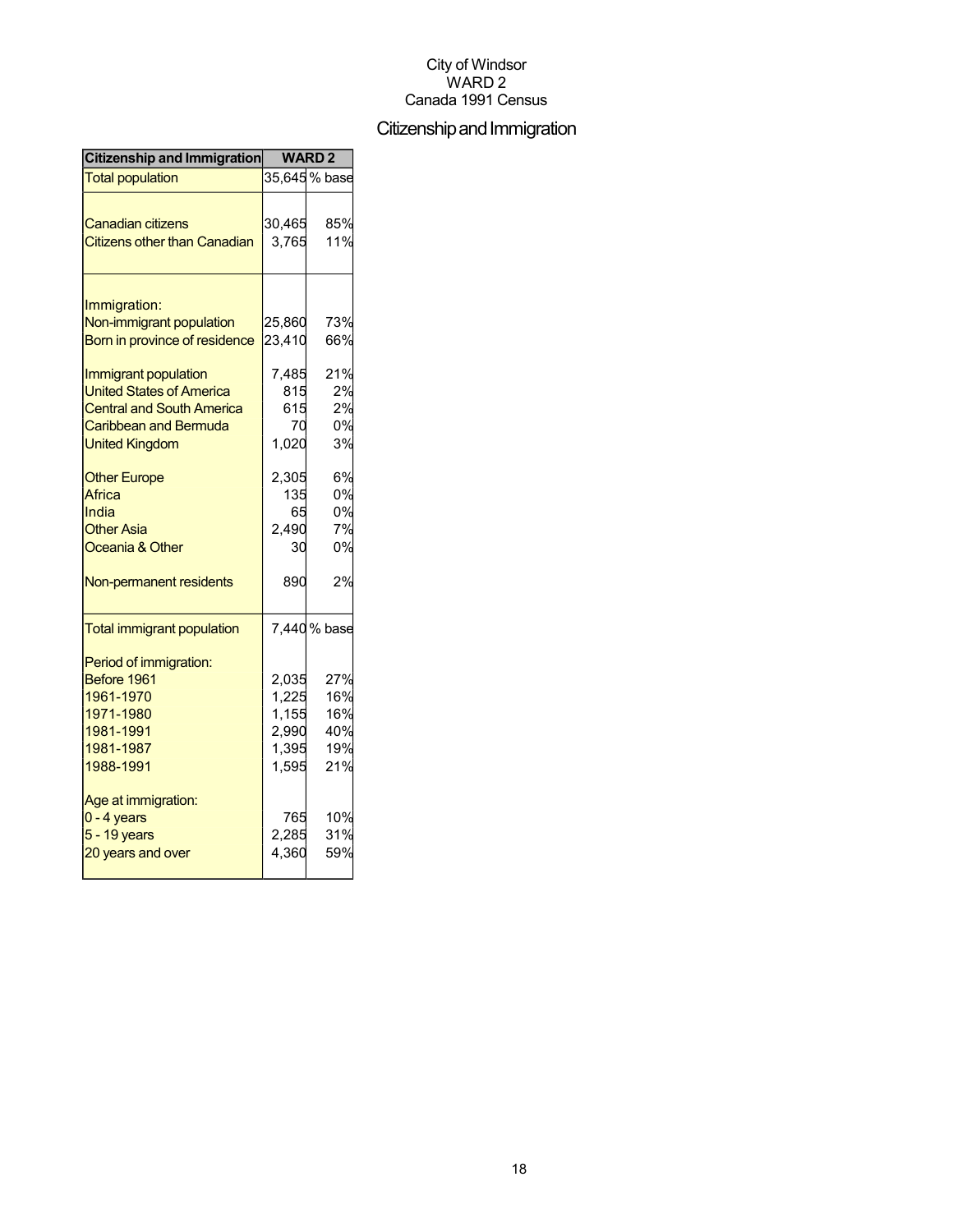## Mobility

| <b>Mobility</b>                           | <b>WARD2</b> |               |  |
|-------------------------------------------|--------------|---------------|--|
| One-year mobility status:                 |              |               |  |
| Population 1 year and over                |              | 33,485 % base |  |
| <b>Non-movers</b>                         | 26,600       | 79%           |  |
| <b>Movers</b>                             | 6,905        | 21%           |  |
| <b>Intraprovincial movers</b>             | 6,175        | 18%           |  |
| <b>Interprovincial migrants</b>           | 175          | 1%            |  |
| <b>External migrants</b>                  | 495          | 1%            |  |
|                                           |              |               |  |
| Five-year mobility status:                |              |               |  |
| Population 5 years and over 31,735 % base |              |               |  |
| Non-movers                                | 16,585       | 52%           |  |
| <b>Movers</b>                             | 15,175       | 48%           |  |
| Non-migrants                              | 9,725        | 31%           |  |
| <b>Migrants</b>                           | 5,440        | 17%           |  |
| <b>Internal migrants</b>                  | 3,050        | 10%           |  |
| Intraprovincial migrants                  | 2,520        | 8%            |  |
| Interprovincial migrants                  | 485          | 2%            |  |
| <b>External migrants</b>                  | 2,395        | 8%            |  |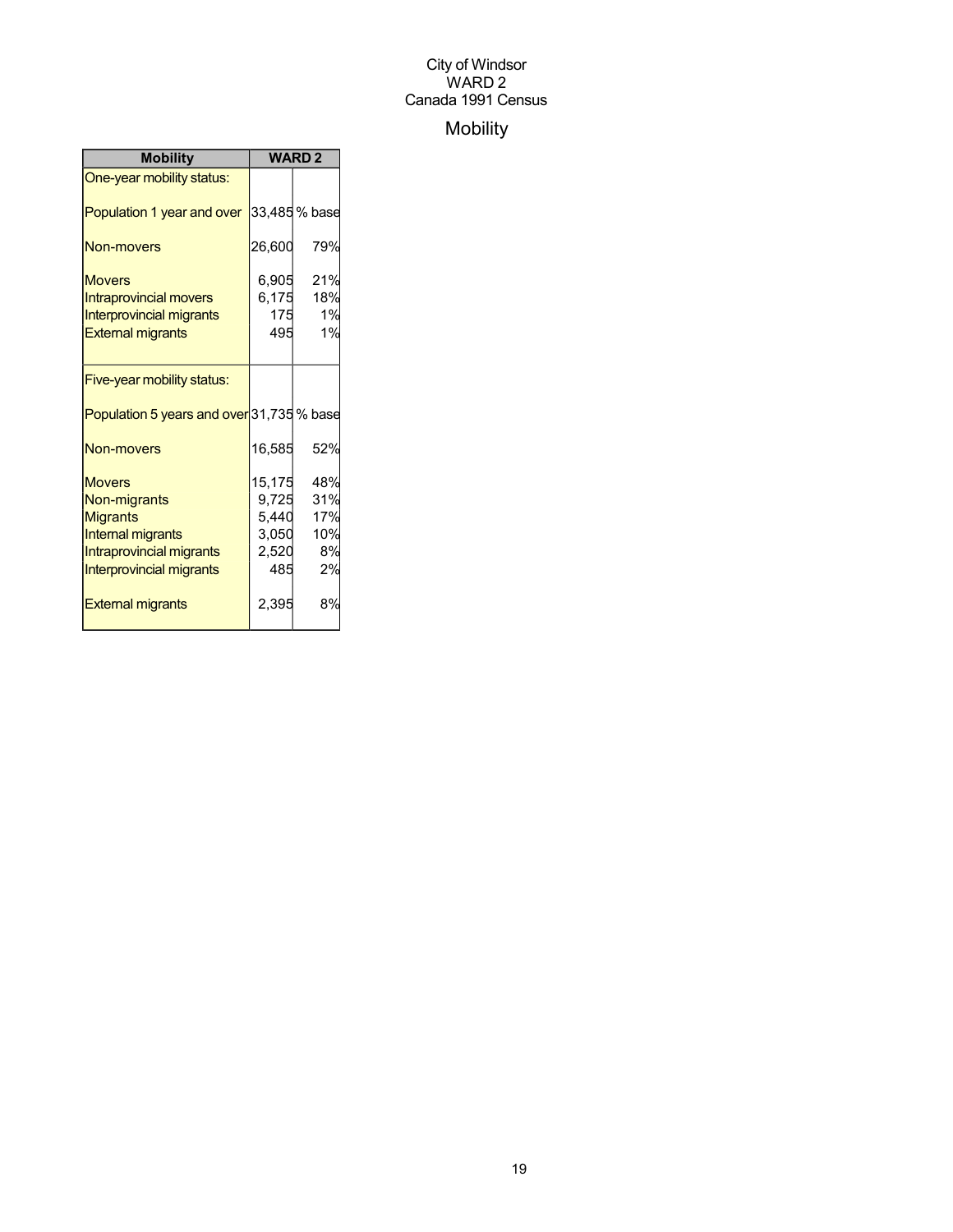## School attendance and Education level

| <b>School attendance and Education level</b>          |        | <b>WARD2</b>  |
|-------------------------------------------------------|--------|---------------|
| Population 15 to 24 years                             |        | 5,735 % base  |
| By school attendance:                                 |        |               |
| Not attending school                                  | 1,955  | 34%           |
| Attending school full time                            | 3,325  | 58%           |
| Attending school part time                            | 395    | 7%            |
| Population over 15 years                              |        | 28,175 % base |
| By highest level of schooling:                        |        |               |
| Less than grade 9                                     | 3,815  | 14%           |
| Grades 9 to 13                                        | 12,215 | 43%           |
| No secondary certificate                              | 7,835  | 28%           |
| With secondary certificate                            | 4,380  | 16%           |
| Trades certificate or diploma                         | 535    | 2%            |
| Other non-university                                  | 4,985  | 18%           |
| <b>Without certificate</b>                            | 1,685  | 6%            |
| <b>With certificate</b>                               | 3,300  | 12%           |
| University - without degree                           | 3,230  | 11%           |
| <b>Without certificate</b>                            | 2,235  | 8%            |
| <b>With certificate</b>                               | 950    | 3%            |
| University - with degree                              | 3,245  | 12%           |
| Total with postsecondary qualifications               |        | 8,130 % base  |
| Educational, recreational and counselling services    | 700    | 9%            |
| Fine and applied arts                                 | 525    | 6%            |
| <b>Humanities and related</b>                         | 550    | 7%            |
| Social sciences and related                           | 1,075  | 13%           |
| Commerce, management and business administration      | 1,550  | 19%           |
| Agricultural and biological sciences and technologies | 225    | 3%            |
| <b>Engineering &amp; applied sciences</b>             | 320    | 4%            |
| Engineering & applied science technologies and trades | 1,730  | 21%           |
| Health professions, sciences and technologies         | 850    | 10%           |
| <b>Mathematics and physical sciences</b>              | 275    | 3%            |
| None and all other                                    | 10     | 0%            |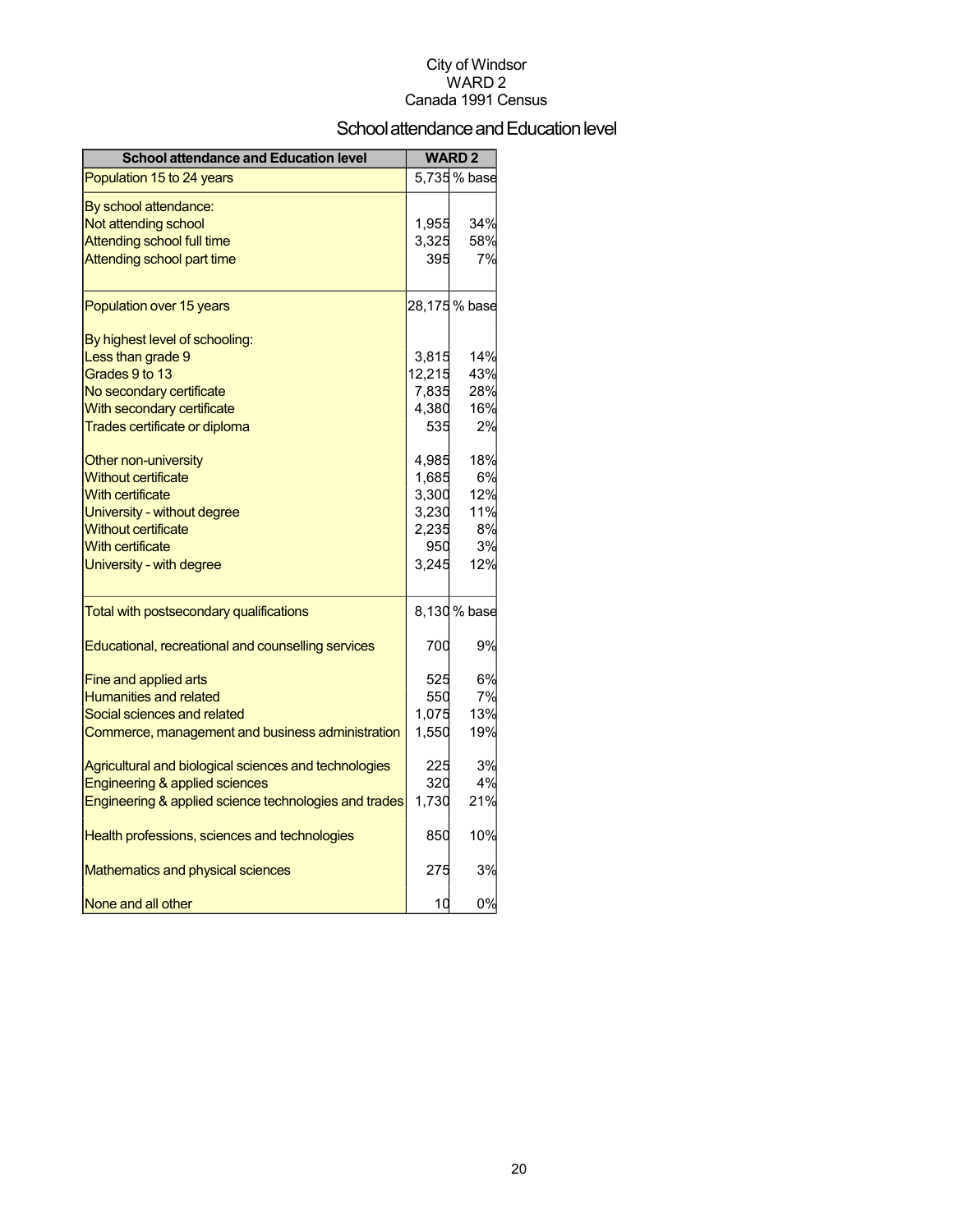## Post-secondary Education by sex

| <b>Post-secondary Education by sex</b>                      |       | <b>WARD2</b> |
|-------------------------------------------------------------|-------|--------------|
| Males with postsecondary qualifications                     |       | 4,095% base  |
| Educational, recreational and counselling services          | 160   | 4%           |
| Fine and applied arts                                       | 175   | 4%           |
| <b>Humanities and related</b>                               | 260   | 6%           |
| Social sciences and related                                 | 460   | 11%          |
| Commerce, management and business administration            | 525   | 13%          |
| Agricultural and biological sciences and technologies       | 145   | 4%           |
| Engineering & applied sciences                              | 275   | 7%           |
| Engineering & applied science technologies and trades 1,615 |       | 39%          |
| Health professions, sciences and technologies               | 120   | 3%           |
| Mathematics and physical sciences                           | 175   | 4%           |
| None and all other                                          | O     | 0%           |
| Females with postsecondary qualifications                   |       | 4,035% base  |
| Educational, recreational and counselling services          | 540   | 13%          |
| Fine and applied arts                                       | 350   | 9%           |
| <b>Humanities and related</b>                               | 290   | 7%           |
| Social sciences and related                                 | 615   | 15%          |
| Commerce, management and business administration            | 1,025 | 25%          |
| Agricultural and biological sciences and technologies       | 80    | 2%           |
| Engineering & applied sciences                              | 45    | 1%           |
| Engineering & applied science technologies and trades       | 115   | 3%           |
| Health professions, sciences and technologies               | 730   | 18%          |
| Mathematics and physical sciences                           | 100   | 2%           |
| None and all other                                          | 10    | 0%           |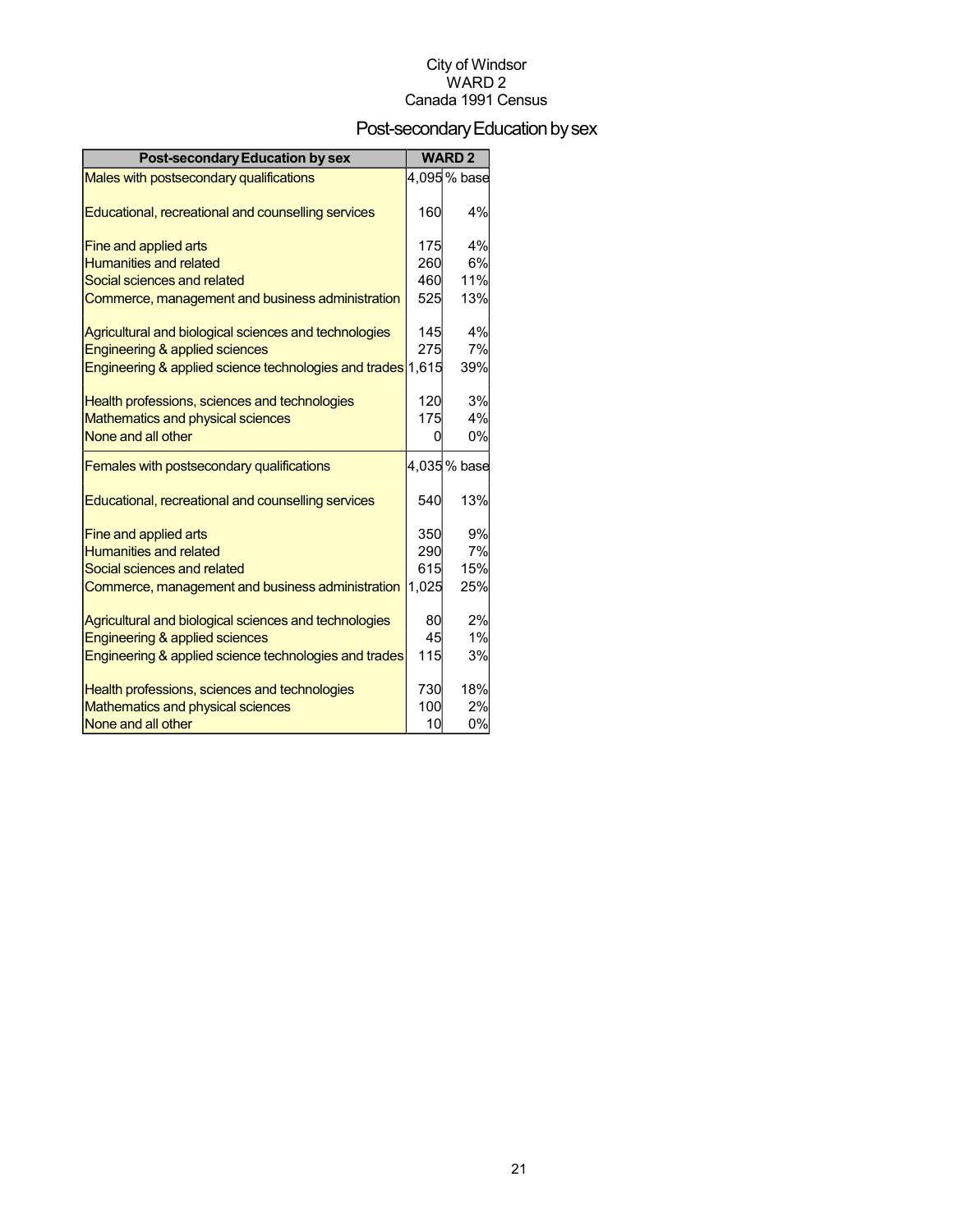## Labour Force

| <b>Labour Force</b>                                |        | <b>WARD2</b> |
|----------------------------------------------------|--------|--------------|
| Total 15 years and over 28,185 % base              |        |              |
| In labour force                                    | 16,935 | 60%          |
| Employed                                           | 14,500 | 51%          |
| <b>Unemployed</b>                                  | 2,435  | 9%           |
| Not in the labour force                            | 11,290 | 40%          |
| Unemployment rate                                  | 14%    |              |
| <b>Participation rate</b>                          | 60%    |              |
| Total 15-24 years                                  |        | 5,775 % base |
| In labour force                                    | 3,585  | 62%          |
| Employed                                           | 2,885  | 50%          |
| <b>Unemployed</b>                                  | 720    | 12%          |
| Not in the labour force                            | 2,155  | 37%          |
| Unemployment rate                                  | 20%    |              |
| <b>Participation rate</b>                          | 62%    |              |
| <mark>Total 25 years and over</mark> 22,410 % base |        |              |
| In labour force                                    | 13,325 | 59%          |
| Employed                                           | 11,590 | 52%          |
| <b>Unemployed</b>                                  | 1,735  | 8%           |
| Not in the labour force                            | 9,105  | 41%          |
| Unemployment rate                                  | 13%    |              |
| <b>Participation rate</b>                          | 59%    |              |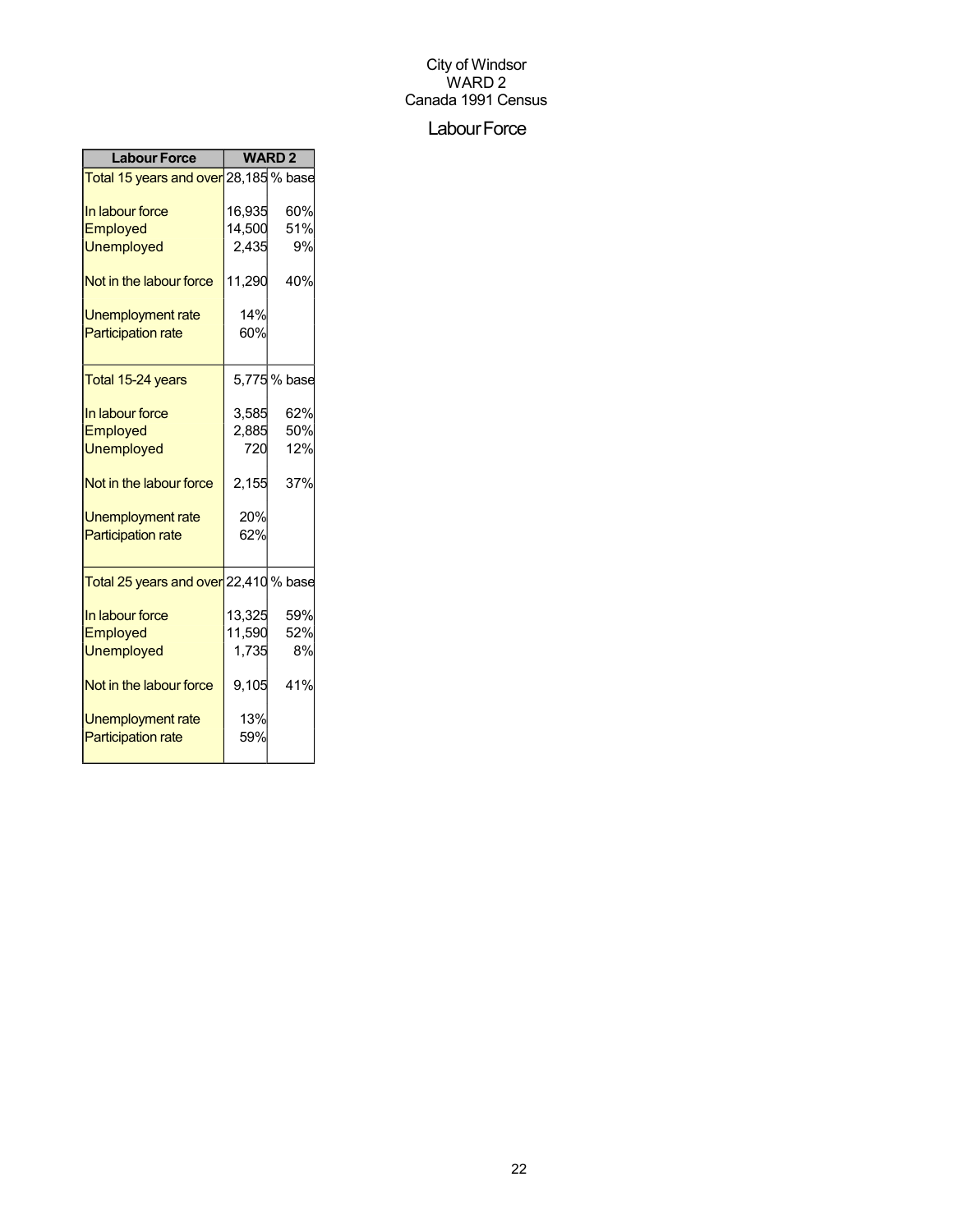#### Labour Force - Males

| Males 15 years and over 13,455 % base<br>69%<br>9,310<br>7,905<br>59%<br>11%<br>1,425<br>4,165<br>31%<br>15%<br>Unemployment rate<br>69%<br>2,790 % base<br>1,815<br>65%<br>1,460<br>52%<br>14%<br>395<br>35%<br>985<br>22%<br>65%<br>Males 25 years and over 10,675 % base<br>70%<br>7,480<br>6,465<br>61%<br>1,030<br>10%<br>3,190<br>30%<br>14% | <b>Labour Force - Males</b> | <b>WARD2</b> |  |
|----------------------------------------------------------------------------------------------------------------------------------------------------------------------------------------------------------------------------------------------------------------------------------------------------------------------------------------------------|-----------------------------|--------------|--|
|                                                                                                                                                                                                                                                                                                                                                    |                             |              |  |
|                                                                                                                                                                                                                                                                                                                                                    | In labour force             |              |  |
|                                                                                                                                                                                                                                                                                                                                                    | Employed                    |              |  |
|                                                                                                                                                                                                                                                                                                                                                    | <b>Unemployed</b>           |              |  |
|                                                                                                                                                                                                                                                                                                                                                    | Not in the labour force     |              |  |
|                                                                                                                                                                                                                                                                                                                                                    |                             |              |  |
|                                                                                                                                                                                                                                                                                                                                                    | <b>Participation rate</b>   |              |  |
|                                                                                                                                                                                                                                                                                                                                                    | Males 15-24 years           |              |  |
|                                                                                                                                                                                                                                                                                                                                                    | In labour force             |              |  |
|                                                                                                                                                                                                                                                                                                                                                    | Employed                    |              |  |
|                                                                                                                                                                                                                                                                                                                                                    | <b>Unemployed</b>           |              |  |
|                                                                                                                                                                                                                                                                                                                                                    | Not in the labour force     |              |  |
|                                                                                                                                                                                                                                                                                                                                                    | Unemployment rate           |              |  |
|                                                                                                                                                                                                                                                                                                                                                    | <b>Participation rate</b>   |              |  |
|                                                                                                                                                                                                                                                                                                                                                    |                             |              |  |
|                                                                                                                                                                                                                                                                                                                                                    | In labour force             |              |  |
|                                                                                                                                                                                                                                                                                                                                                    | Employed                    |              |  |
|                                                                                                                                                                                                                                                                                                                                                    | <b>Unemployed</b>           |              |  |
|                                                                                                                                                                                                                                                                                                                                                    | Not in the labour force     |              |  |
|                                                                                                                                                                                                                                                                                                                                                    | Unemployment rate           |              |  |
| 70%                                                                                                                                                                                                                                                                                                                                                | <b>Participation rate</b>   |              |  |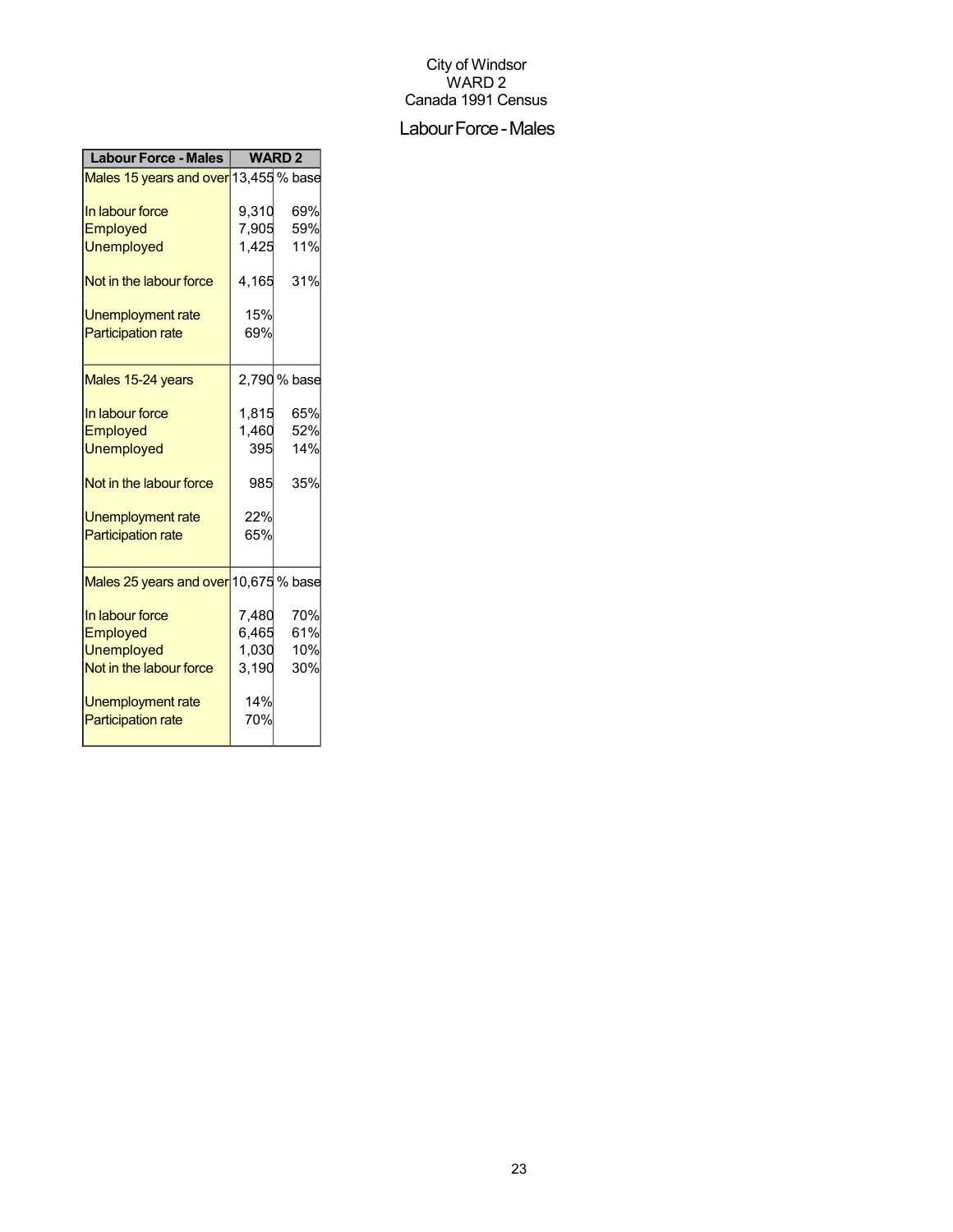#### Labour Force - Females

| <b>Labour Force - Females</b>           | <b>WARD2</b> |             |
|-----------------------------------------|--------------|-------------|
| Females 15 years and over 14,740 % base |              |             |
| In labour force                         | 7,635        | 52%         |
| <b>Employed</b>                         | 6,575        | 45%         |
| <b>Unemployed</b>                       | 1,075        | 7%          |
| Not in the labour force                 | 7,110        | 48%         |
| Unemployment rate                       | 14%          |             |
| <b>Participation rate</b>               | 52%          |             |
| Females 15-24 years                     |              | 2,975% base |
| In labour force                         | 1,770        | 59%         |
| Employed                                | 1,445        | 49%         |
| <b>Unemployed</b>                       | 345          | 12%         |
| Not in the labour force                 | 1,170        | 39%         |
| <b>Unemployment rate</b>                | 19%          |             |
| <b>Participation rate</b>               | 59%          |             |
| Females 25 years and over 11,785 % base |              |             |
| In labour force                         | 5,860        | 50%         |
| Employed                                | 5,140        | 44%         |
| <b>Unemployed</b>                       | 720          | 6%          |
| Not in the labour force                 | 5,895        | 50%         |
| Unemployment rate                       | 12%          |             |
| <b>Participation rate</b>               | 50%          |             |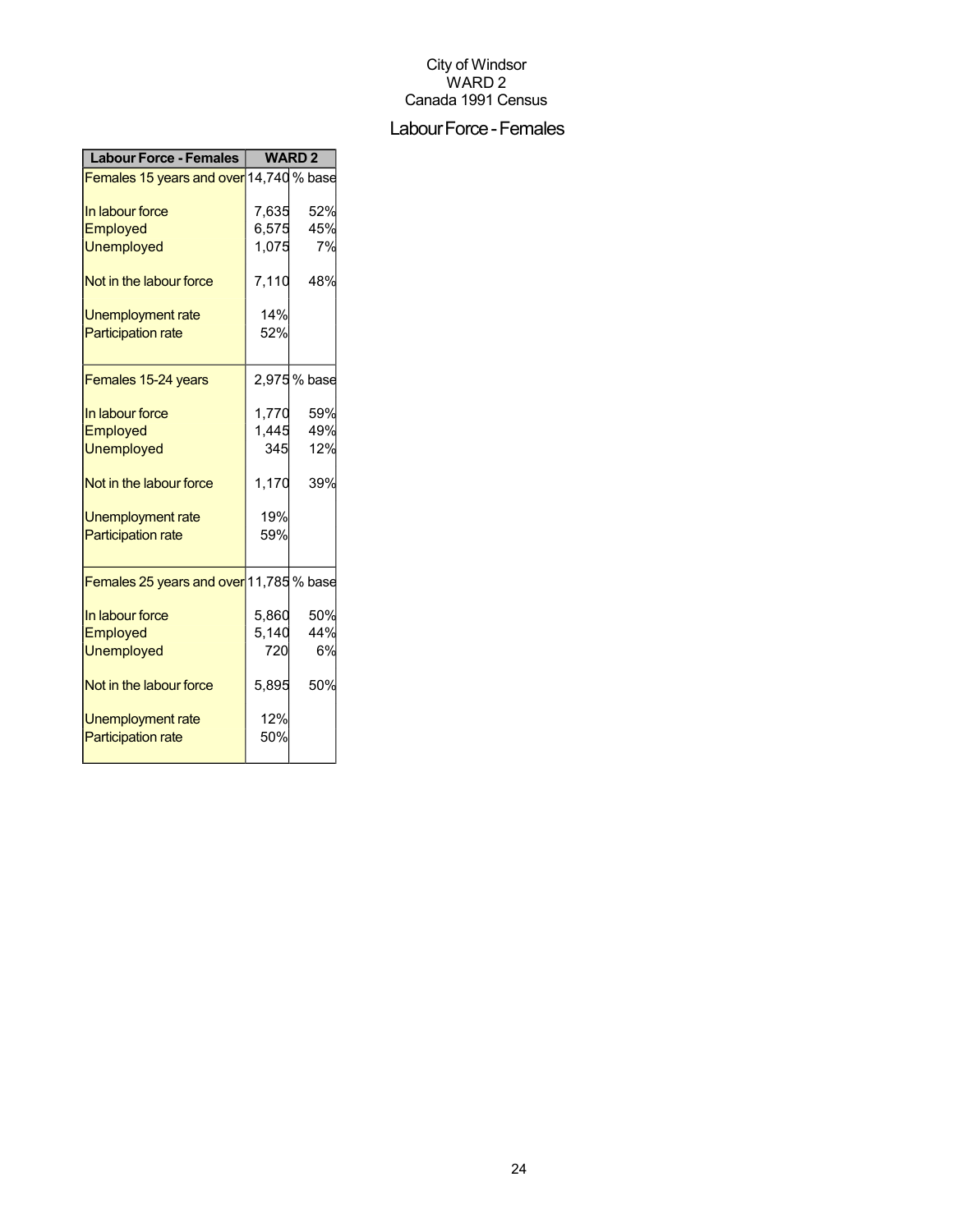## Labour Force - Females with Children

| <b>Labour Force - Females with Children</b>                    |       | <b>WARD2</b> |
|----------------------------------------------------------------|-------|--------------|
| Females, 15 years and older, no children at home               |       | 9,410% base  |
| In the labour force                                            | 4,685 | 50%          |
| Employed                                                       | 4,080 | 43%          |
| <b>Unemployed</b>                                              | 610   | 6%           |
| Not in the labour force                                        | 4,715 | 50%          |
| Unemployment rate                                              | 13%   |              |
| <b>Participation rate</b>                                      | 50%   |              |
| Females 15 years and older with children at home               |       | 5,200 % base |
| In the labour force                                            | 2,880 | 55%          |
| Employed                                                       | 2,440 | 47%          |
| <b>Unemployed</b>                                              | 440   | 8%           |
| Not in the labour force                                        | 2,290 | 44%          |
| Unemployment rate                                              | 15%   |              |
| <b>Participation rate</b>                                      | 55%   |              |
| Females with children under 6 years only                       |       | 1,115% base  |
| In the labour force                                            | 650   | 58%          |
| Employed                                                       | 530   | 48%          |
| <b>Unemployed</b>                                              | 125   | 11%          |
| Not in the labour force                                        | 565   | 51%          |
|                                                                |       |              |
| Unemployment rate                                              | 19%   |              |
| <b>Participation rate</b>                                      | 58%   |              |
| Females with children under 6 and children six years and older |       | 655 % base   |
| In the labour force                                            | 340   | 52%          |
| Employed                                                       | 245   | 37%          |
| <b>Unemployed</b>                                              | 75    | 11%          |
| Not in the labour force                                        | 335   | 51%          |
| Unemployment rate                                              | 22%   |              |
| <b>Participation rate</b>                                      | 52%   |              |
| Females with children over 6 years only                        |       | 3,405% base  |
| In the labour force                                            | 1,930 | 57%          |
| Employed                                                       | 1,675 | 49%          |
| <b>Unemployed</b>                                              | 255   | 7%           |
| Not in the labour force                                        | 1,460 | 43%          |
| Unemployment rate                                              | 13%   |              |
| <b>Participation rate</b>                                      | 57%   |              |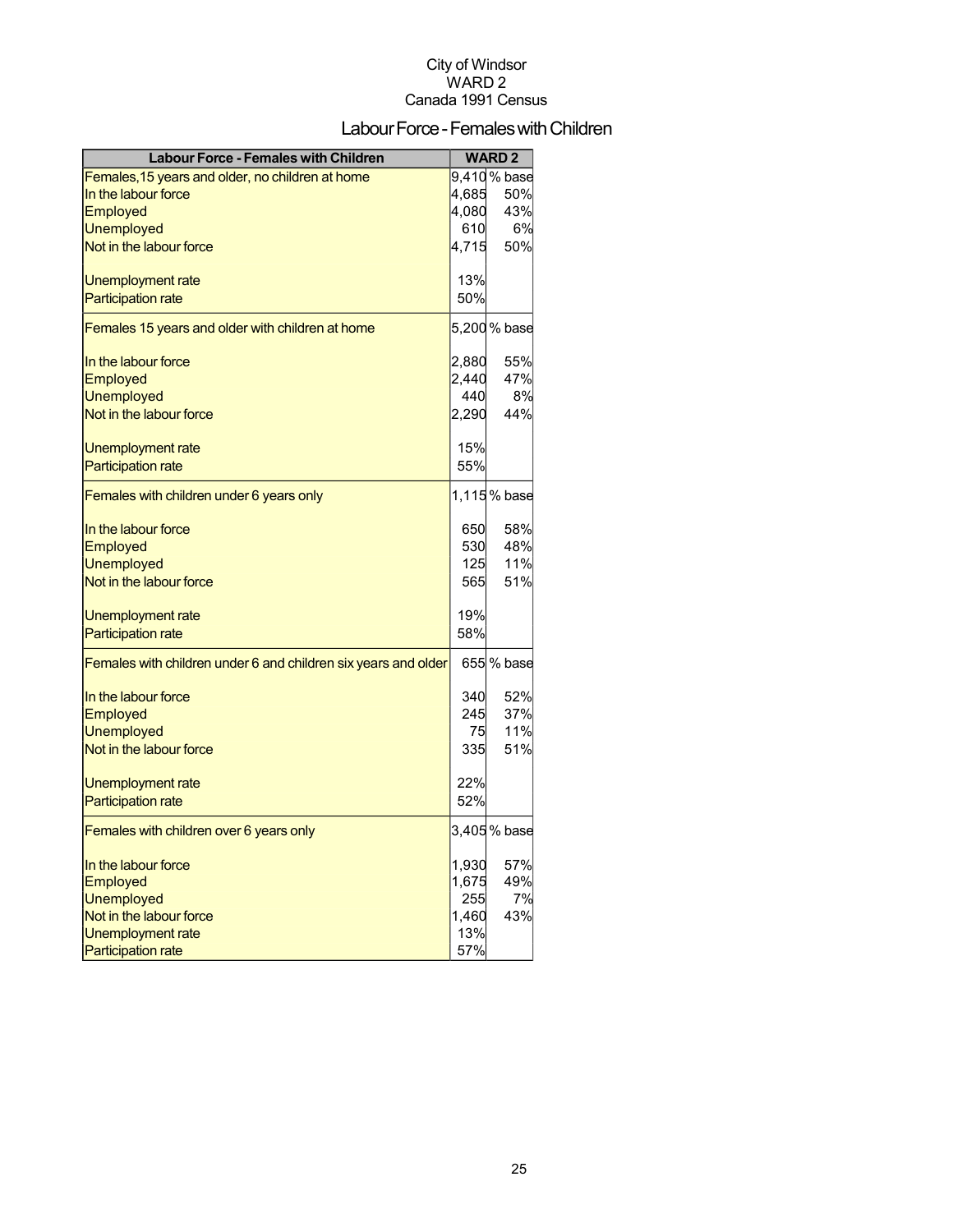## Fertility

| Fertility                                                                  |       | <b>WARD 2</b> |
|----------------------------------------------------------------------------|-------|---------------|
| Ever-married women 15 years and older, by children ever born 10,470 % base |       |               |
|                                                                            |       |               |
| No child                                                                   | 1,850 | 18%           |
| 1 child                                                                    | 1,530 | 15%           |
| 2 children                                                                 | 2,640 | 25%           |
| 3 children                                                                 | 1,910 | 18%           |
| 4 or more children                                                         | 2,495 | 24%           |
| Children ever-born per 1000                                                | 2,453 |               |
| Ever-married women 15-44 years                                             | 4,840 |               |
| Children ever-born per 1000                                                | 1,552 |               |
| Single women 15 years and over                                             | 4,285 |               |
| Children ever-born per 1000                                                | 244   |               |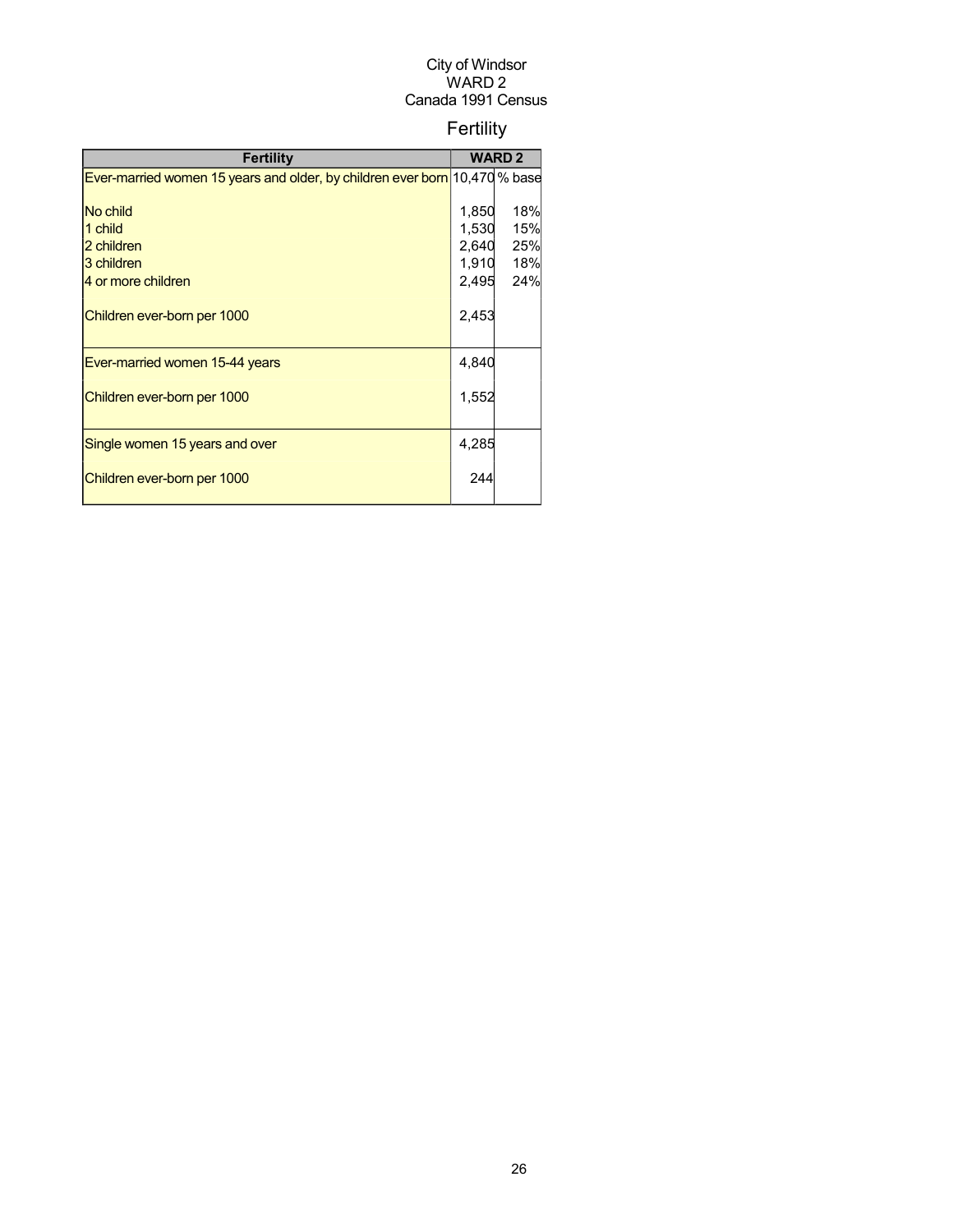## Industry

| <b>Industry</b>                                     | <b>WARD 2</b> |     |
|-----------------------------------------------------|---------------|-----|
| Total labour force 15 years and older 16,905 % base |               |     |
| <b>Total for all industries</b>                     | 16,405        | 97% |
| <b>Agriculture and related</b>                      | 90            | 1%  |
| <b>Fishing and trapping</b>                         |               | 0%  |
| Logging and forestry                                |               | 0%  |
| Mining, quarrying & oil wells                       | 30            | 0%  |
| Manufacturing                                       | 3,665         | 22% |
| Construction                                        | 665           | 4%  |
| <b>Transportation and storage</b>                   | 465           | 3%  |
| <b>Communication and utilities</b>                  | 385           | 2%  |
| <b>Wholesale trade</b>                              | 530           | 3%  |
| <b>Retail trade</b>                                 | 1,970         | 12% |
| <b>Finance and insurance</b>                        | 370           | 2%  |
| Real estate and insurance agents                    | 220           | 1%  |
| <b>Business service</b>                             | 795           | 5%  |
| Government service                                  | 895           | 5%  |
| <b>Educational service</b>                          | 1,540         | 9%  |
| <b>Health and social service</b>                    | 1,715         | 10% |
| Accommodation & food service                        | 1,655         | 10% |
| Other service industries                            | 1,190         | 7%  |
|                                                     |               |     |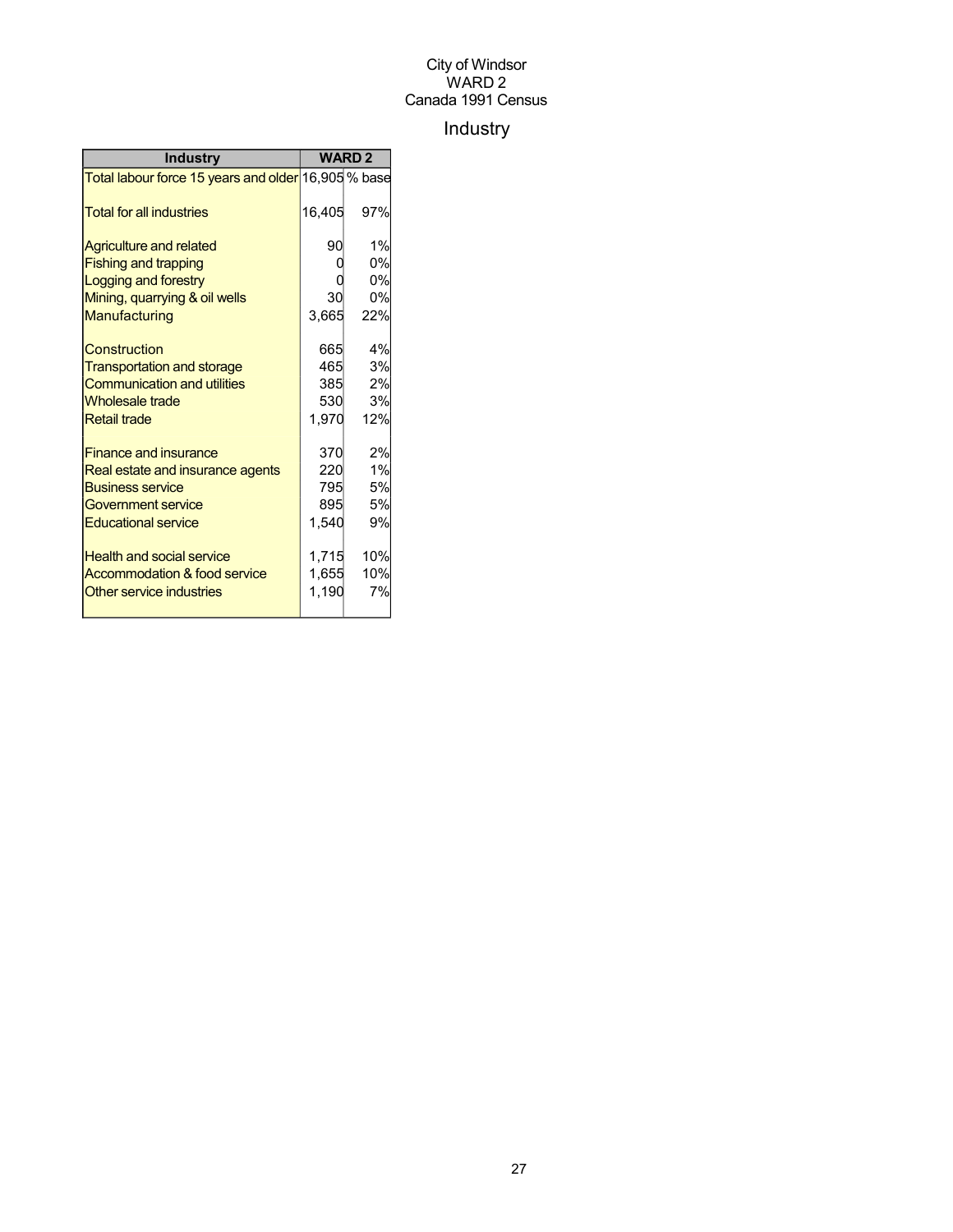## **Occupation**

| <b>Occupation</b>                             | <b>WARD 2</b> |               |
|-----------------------------------------------|---------------|---------------|
| <b>Total for all occupations</b>              |               | 16,385 % base |
|                                               |               |               |
| <b>Managerial and administrative</b>          | 1.220         | 7%            |
| Natural sciences, engineering and mathematics | 420           | 3%            |
| Social sciences & related                     | 525           | 3%            |
| <b>Religion</b>                               | 20            | 0%            |
| <b>Teaching and related</b>                   | 775           | 5%            |
| Medicine and health                           | 895           | 5%            |
| Art, literary, recreational                   | 300           | 2%            |
| <b>Clerical and related</b>                   | 2,865         | 17%           |
| <b>Sales</b>                                  | 1,100         | 7%            |
| Service                                       | 2,760         | 17%           |
| Farming, horticultural and animal husbandry   | 130           | 1%            |
| Fishing, trapping and related                 |               | 0%            |
| <b>Forestry and logging</b>                   | 30            | 0%            |
| Mining, quarrying, oil & gas                  |               | 0%            |
| Processing                                    | 335           | 2%            |
| <b>Machining and related</b>                  | 755           | 5%            |
| Product fabricating, assembly and repairing   | 1,515         | 9%            |
| <b>Construction trades</b>                    | 570           | 3%            |
| <b>Transport equipment operating</b>          | 595           | 4%            |
| Material handling & related                   | 205           | 1%            |
| Other crafts, equipment operating             | 120           | 1%            |
| Occupations not elsewhere classified          | 760           | 5%            |
|                                               |               |               |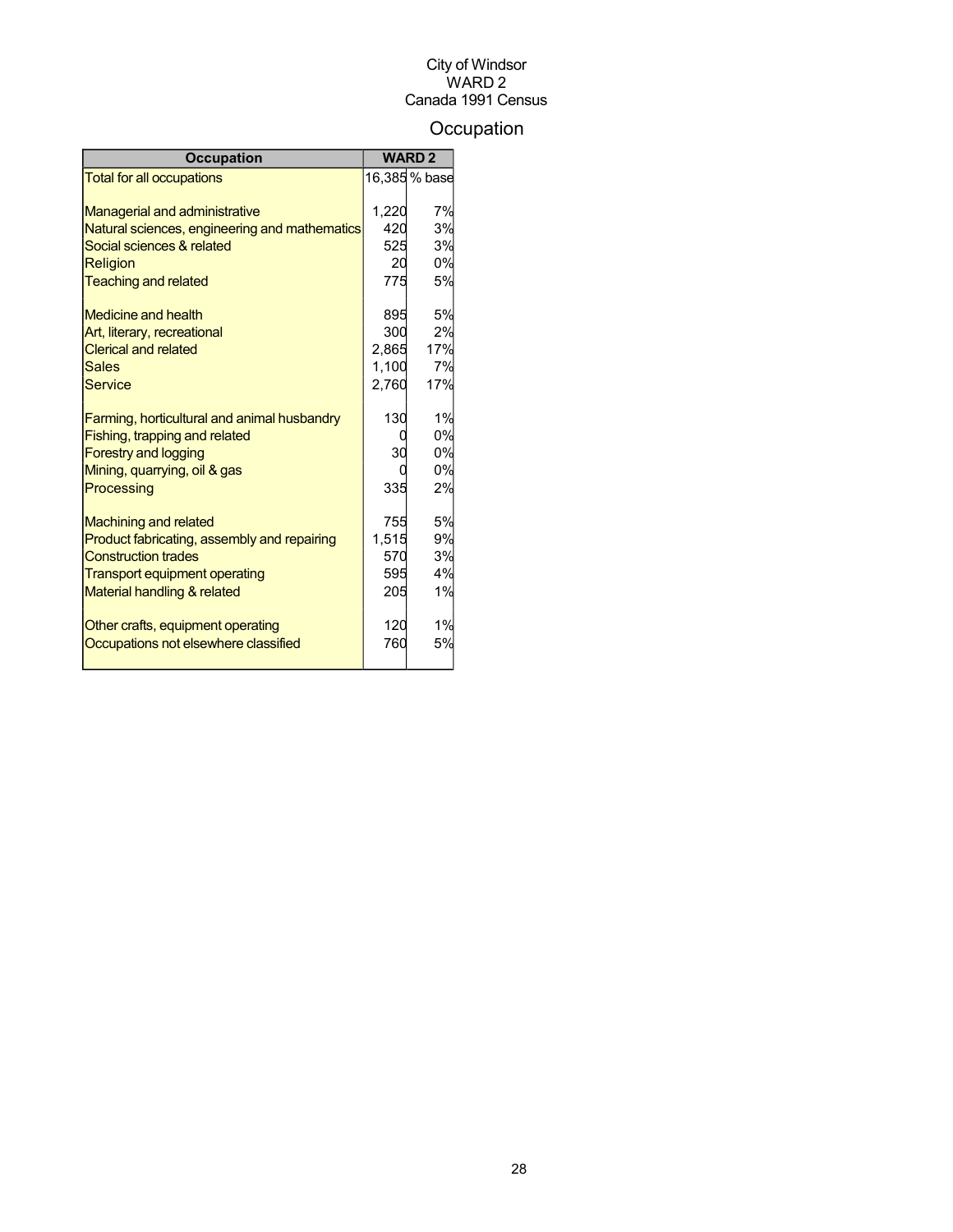## Occupation-Males

| <b>Occupation - Males</b>                     |       | <b>WARD 2</b> |
|-----------------------------------------------|-------|---------------|
| Males, all occupations                        |       | 8,990 % base  |
|                                               |       |               |
| Managerial, administrative                    | 625   | 7%            |
| Natural sciences, engineering and mathematics | 320   | 4%            |
| Social sciences & related                     | 200   | 2%            |
| <b>Religion</b>                               | 20    | 0%            |
| <b>Teaching and related</b>                   | 435   | 5%            |
| Medicine and health                           | 170   | 2%            |
| Art, literary, recreational                   | 175   | 2%            |
| <b>Clerical and related</b>                   | 750   | 8%            |
| Sales                                         | 555   | 6%            |
| <b>Service</b>                                | 1,260 | 14%           |
|                                               |       |               |
| Farming, horticultural and animal husbandry   | 100   | 1%            |
| Fishing, trapping and related                 |       | 0%            |
| <b>Forestry and logging</b>                   | 30    | 0%            |
| Mining, quarrying, oil & gas                  |       | 0%            |
| Processing                                    | 280   | 3%            |
| <b>Machining and related</b>                  | 655   | 7%            |
| Product fabricating, assembly and repairing   | 1,255 | 14%           |
| <b>Construction trades</b>                    | 550   | 6%            |
| <b>Transport equipment operating</b>          | 535   | 6%            |
| Material handling & related                   | 165   | 2%            |
|                                               |       |               |
| Other crafts, equipment operating             | 100   | 1%            |
| Occupations not elsewhere classified          | 605   | 7%            |
|                                               |       |               |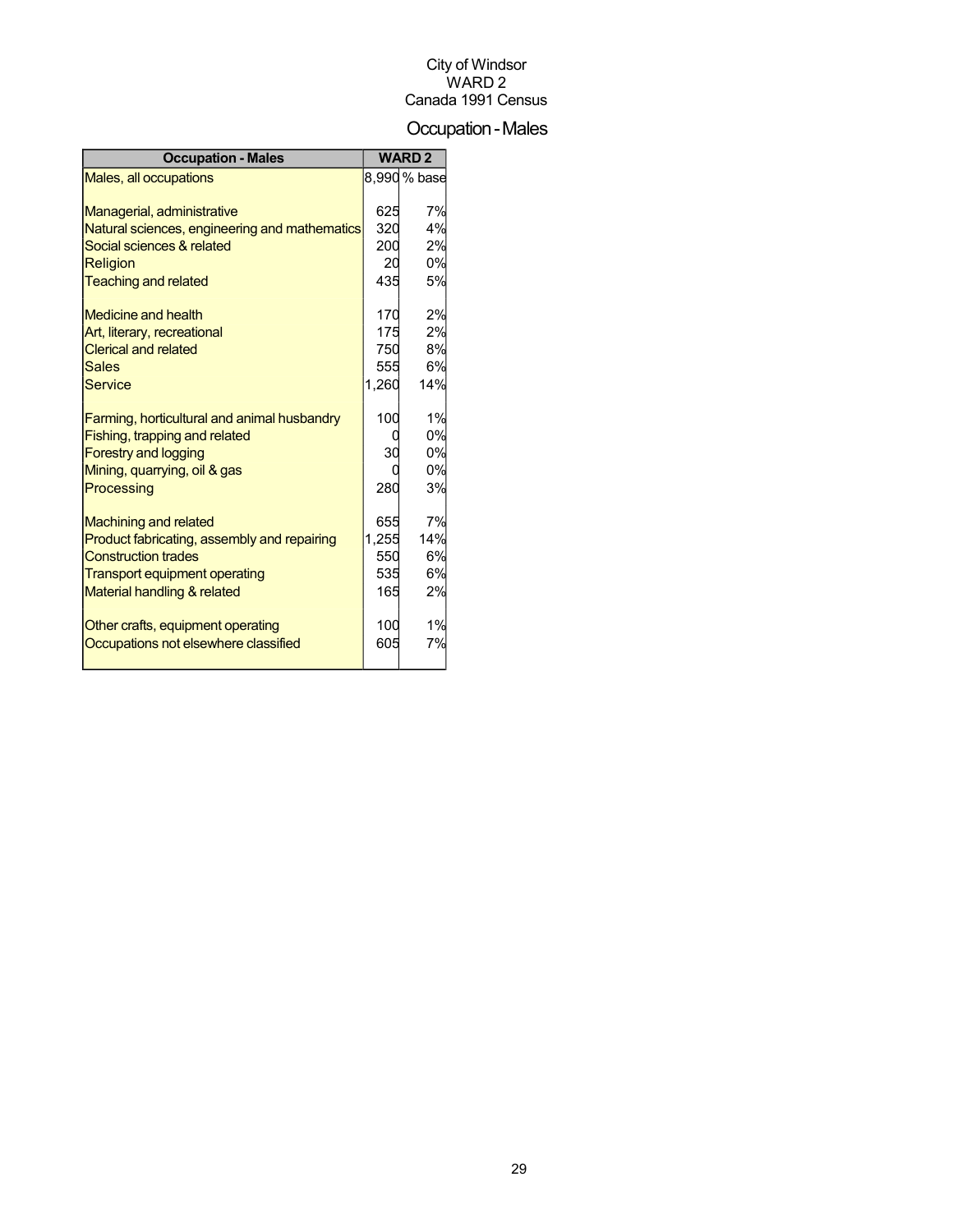## Occupation-Females

| <b>Occupation - Females</b>                   |       | <b>WARD2</b> |
|-----------------------------------------------|-------|--------------|
| Females, all occupations                      |       | 7,395 % base |
|                                               |       |              |
| Managerial, administrative                    | 595   | 8%           |
| Natural sciences, engineering and mathematics | 100   | 1%           |
| Social sciences & related                     | 325   | 4%           |
| Religion                                      |       | 0%           |
| <b>Teaching and related</b>                   | 340   | 5%           |
| <b>Medicine and health</b>                    | 725   | 10%          |
| Art, literary, recreational                   | 125   | 2%           |
| <b>Clerical and related</b>                   | 2,115 | 29%          |
| <b>Sales</b>                                  | 545   | 7%           |
| <b>Service</b>                                | 1,500 | 20%          |
|                                               |       |              |
| Farming, horticultural and animal husbandry   | 30    | 0%           |
| Fishing, trapping and related                 |       | 0%           |
| <b>Forestry and logging</b>                   |       | 0%           |
| Mining, quarrying, oil & gas                  |       | 0%           |
| Processing                                    | 55    | 1%           |
|                                               |       |              |
| <b>Machining and related</b>                  | 100   | 1%           |
| Product fabricating, assembly and repairing   | 260   | 4%           |
| <b>Construction trades</b>                    | 20    | 0%           |
| <b>Transport equipment operating</b>          | 60    | 1%           |
| Material handling & related                   | 40    | 1%           |
| Other crafts, equipment operating             | 20    | 0%           |
| Occupations not elsewhere classified          | 155   | 2%           |
|                                               |       |              |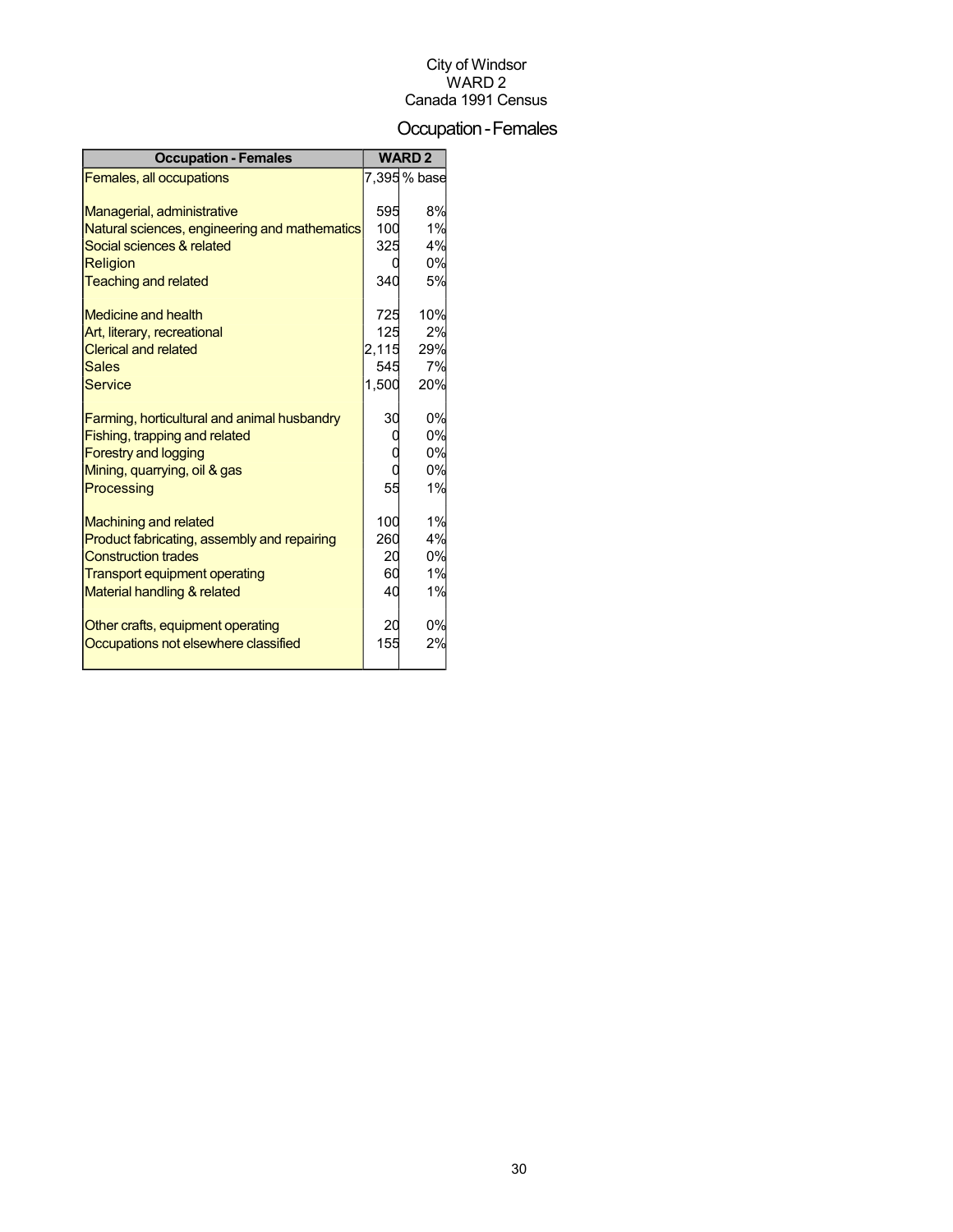#### ClassofWorker

| <b>Class of Worker</b>         | <b>WARD2</b> |               |  |
|--------------------------------|--------------|---------------|--|
| Total - All classes of worker  |              | 16,345 % base |  |
| <b>Paid workers</b>            | 15.890       | 97%           |  |
| <b>Employees</b>               | 15,655       | 96%           |  |
| Self-employed (incorporated)   | 160          | 1%            |  |
| Self-employed (unincorporated) | 440          | 3%            |  |
| <b>Unpaid family workers</b>   | 20           | 0%            |  |
| Males - All classes of worker  |              | 8,955% base   |  |
| <b>Paid workers</b>            | 8.640        | 96%           |  |
| <b>Employees</b>               | 8,485        | 95%           |  |
| Self-employed (incorporated)   | 115          | 1%            |  |
| Self-employed (unincorporated) | 345          | 4%            |  |
| <b>Unpaid family workers</b>   |              | 0%            |  |
| <b>Females - All classes</b>   |              | 7,390 % base  |  |
| <b>Paid workers</b>            | 7,250        | 98%           |  |
| <b>Employees</b>               | 7,170        | 97%           |  |
| Self-employed (incorporated)   | 45           | 1%            |  |
| Self-employed (unincorporated) | 95           | 1%            |  |
| <b>Unpaid family workers</b>   | 20           | 0%            |  |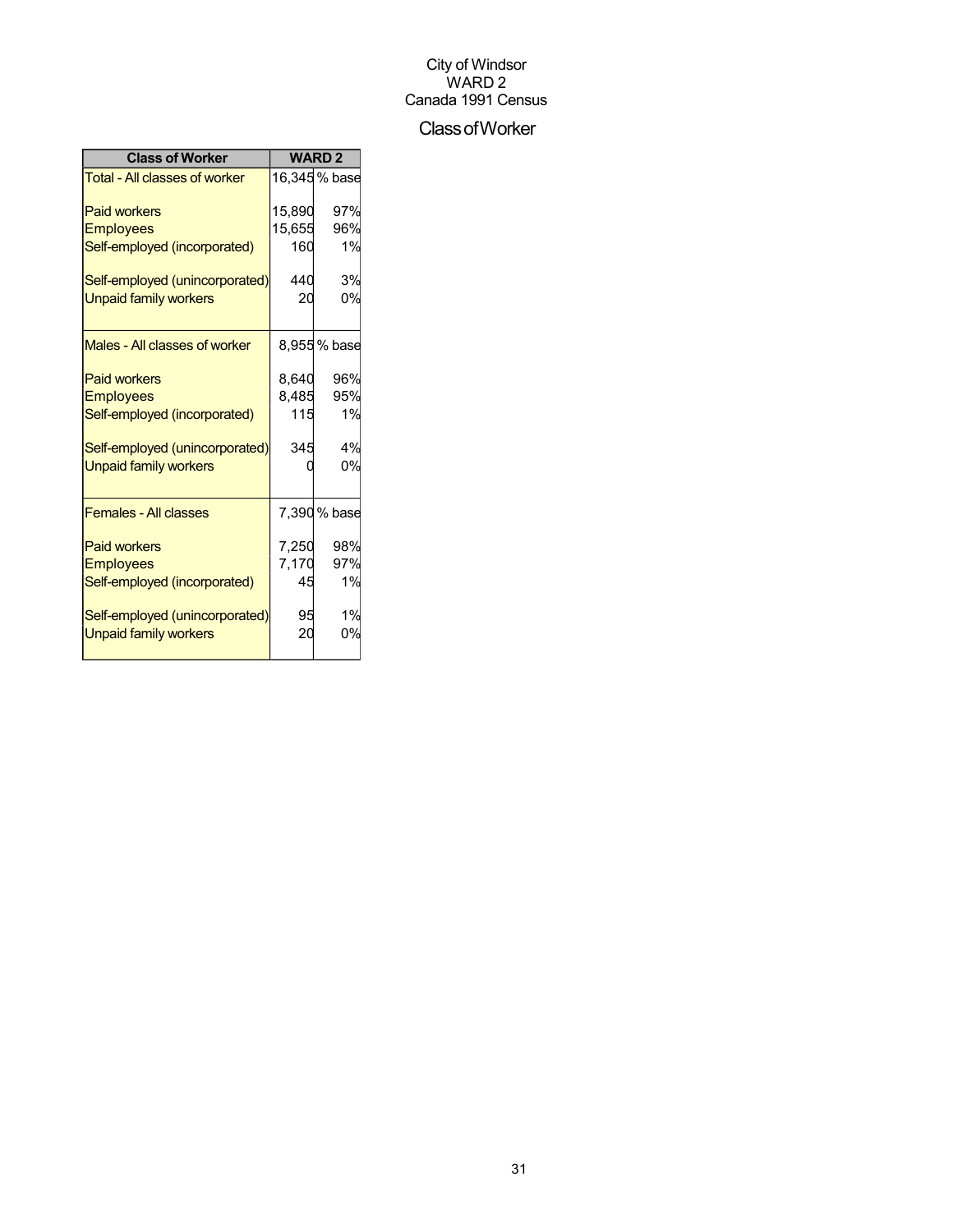## Place of Work

| <b>Place of Work</b>                                                | <b>WARD2</b>     |                |
|---------------------------------------------------------------------|------------------|----------------|
| <b>Total in labour force</b>                                        |                  | 14,490 % base  |
| Usual place of work:                                                | 13,590           | 94%            |
| In Census Sub-division of residence 12,330                          |                  | 85%            |
| In different Census Sub-division<br>In Census Division of residence | 1,185<br>945     | 8%<br>7%       |
| At home<br><b>Outside Canada</b><br>No usual place of work          | 460<br>380<br>85 | 3%<br>3%<br>1% |
| <b>Males in labour force</b>                                        |                  | 7,910 % base   |
| Usual place of work:                                                | 7,455            | 94%            |
| In Census Sub-division of residence                                 | 6,655            | 84%            |
| In different Census Sub-division<br>In Census Division of residence | 765<br>650       | 10%<br>8%      |
| At home<br><b>Outside Canada</b><br>No usual place of work          | 255<br>140<br>85 | 3%<br>2%<br>1% |
| <b>Females in labour force</b>                                      |                  | 6,580 % base   |
| Usual place of work:                                                | 6,135            | 93%            |
| In Census Sub-division of residence                                 | 5,675            | 86%            |
| In different Census Sub-division<br>In Census Division of residence | 420<br>295       | 6%<br>4%       |
| At home<br><b>Outside Canada</b><br>No usual place of work          | 205<br>240       | 3%<br>4%<br>0% |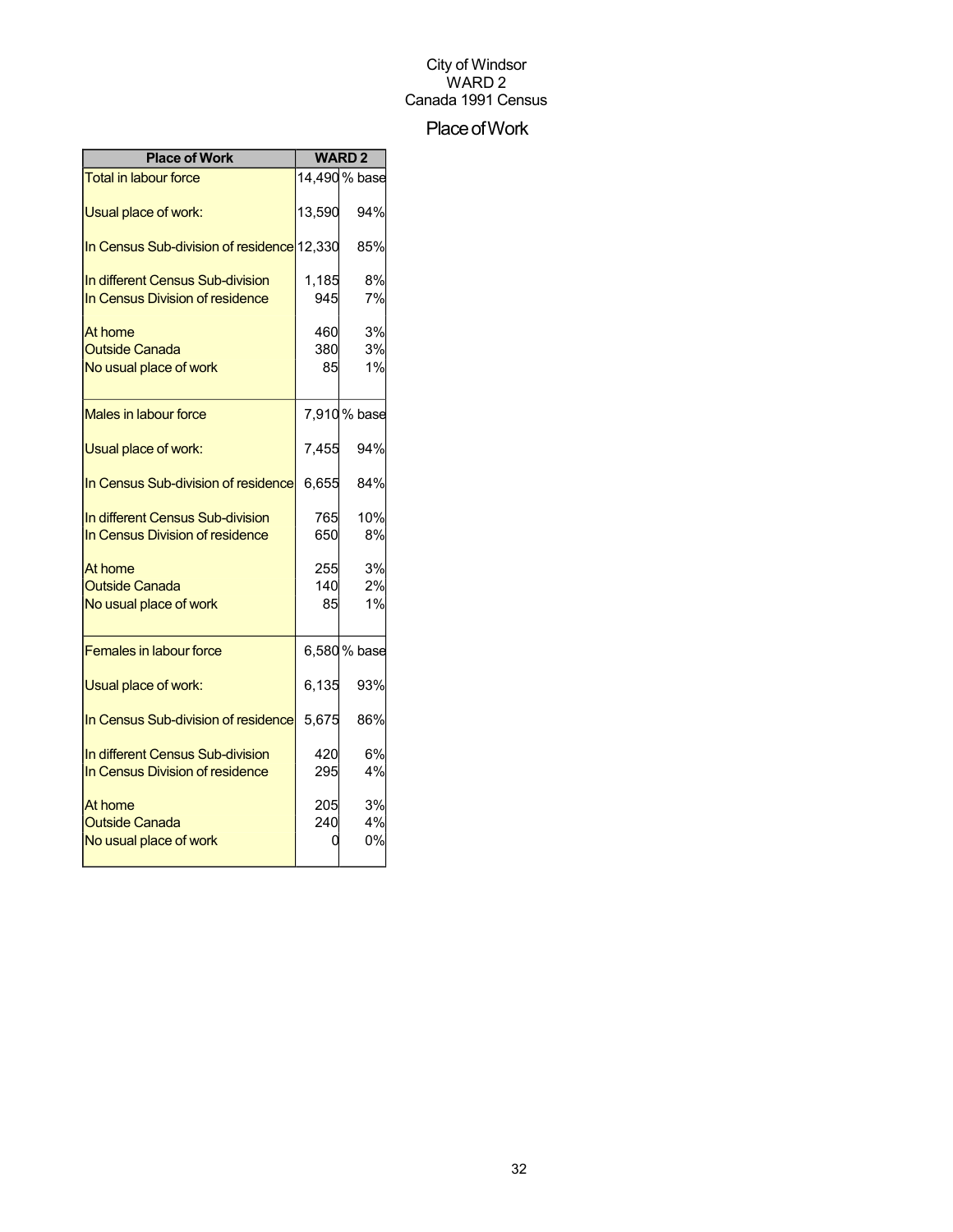## Families in Labour Force

| <b>Families in Labour Force</b>                                                                                                                                       | <b>WARD 2</b>                             |                                        |  |
|-----------------------------------------------------------------------------------------------------------------------------------------------------------------------|-------------------------------------------|----------------------------------------|--|
| Census families in private<br>households                                                                                                                              |                                           | 8,645% base                            |  |
| Married & common-law families 6,540<br>No member in labour force<br>Some members in labour force<br>One member only<br>Two or more members<br>Couples in labour force | 1.395<br>5,140<br>1,455<br>3,700<br>3,245 | 76%<br>16%<br>59%<br>17%<br>43%<br>38% |  |
| Lone-parent families<br>No member in labour force<br>Some members in labour force<br><b>Parent in labour force</b>                                                    | 2,115<br>805<br>1,285<br>1.075            | 24%<br>9%<br>15%<br>12%                |  |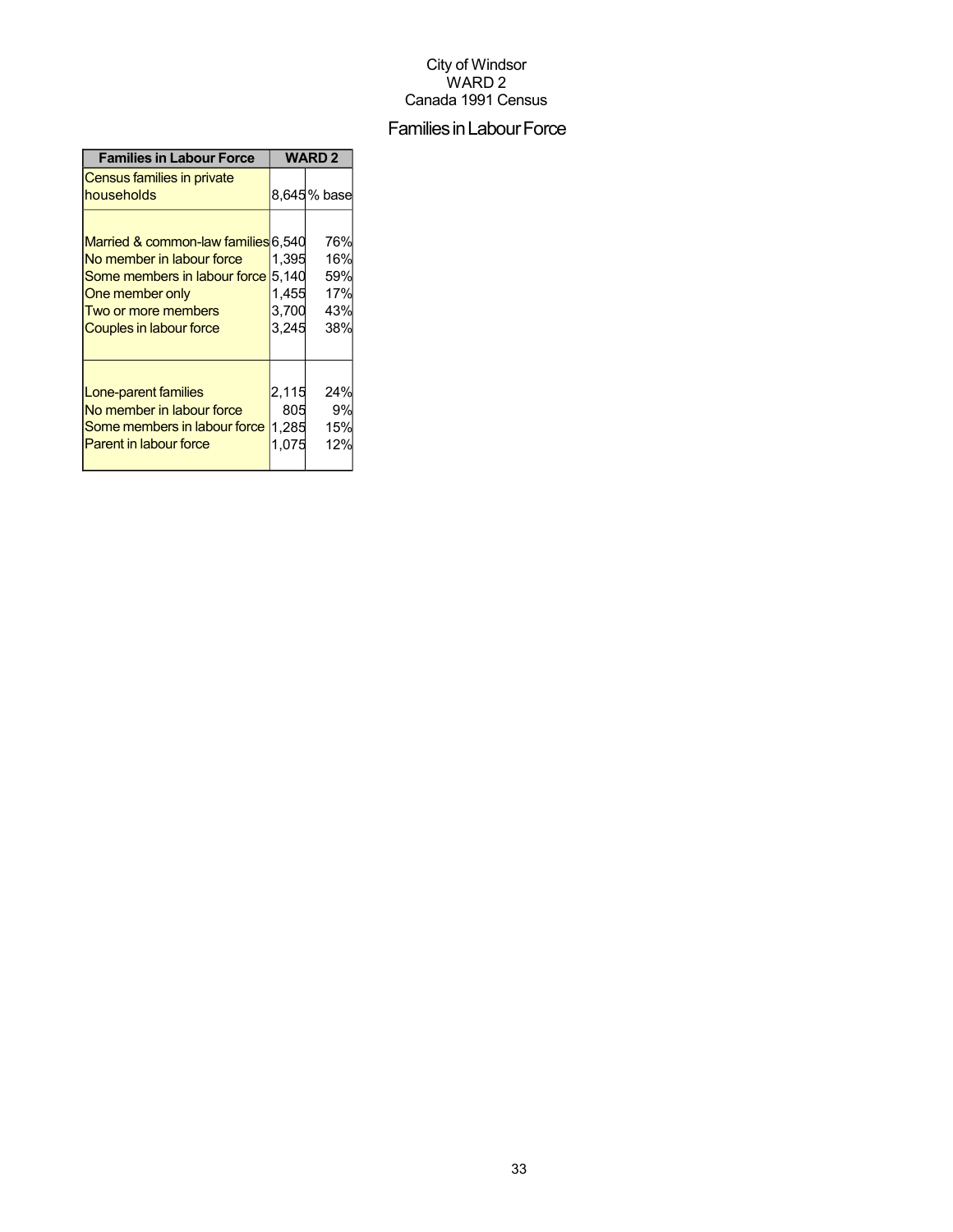## Income - full and part-time employment

| Income - full and part-time employment | <b>WARD2</b> |
|----------------------------------------|--------------|
| <b>Males and females</b>               |              |
| Worked full year, full time            | 4,825        |
| Average employment income              | \$31,354     |
| Aggregate income (000)                 | \$151,282    |
| Worked part year or part time          | 4.900        |
| Average employment income              | \$12,969     |
| Aggregate income (000)                 | \$63,548     |
| <b>Males</b>                           |              |
| Worked full year, full time            | 3,480        |
| Average employment income              | \$33,295     |
| Aggregate income (000)                 | \$115,865    |
| Worked part year or part time          | 2,555        |
| Average employment income              | \$15,986     |
| Aggregate income (000)                 | \$40,843     |
| <b>Females</b>                         |              |
| Worked full year, full time            | 1,345        |
| Average employment income              | \$26,332     |
| Aggregate income (000)                 | \$35,417     |
| Worked part year or part time          | 2,345        |
| Average employment income              | \$9,682      |
| Aggregate income (000)                 | \$22,705,000 |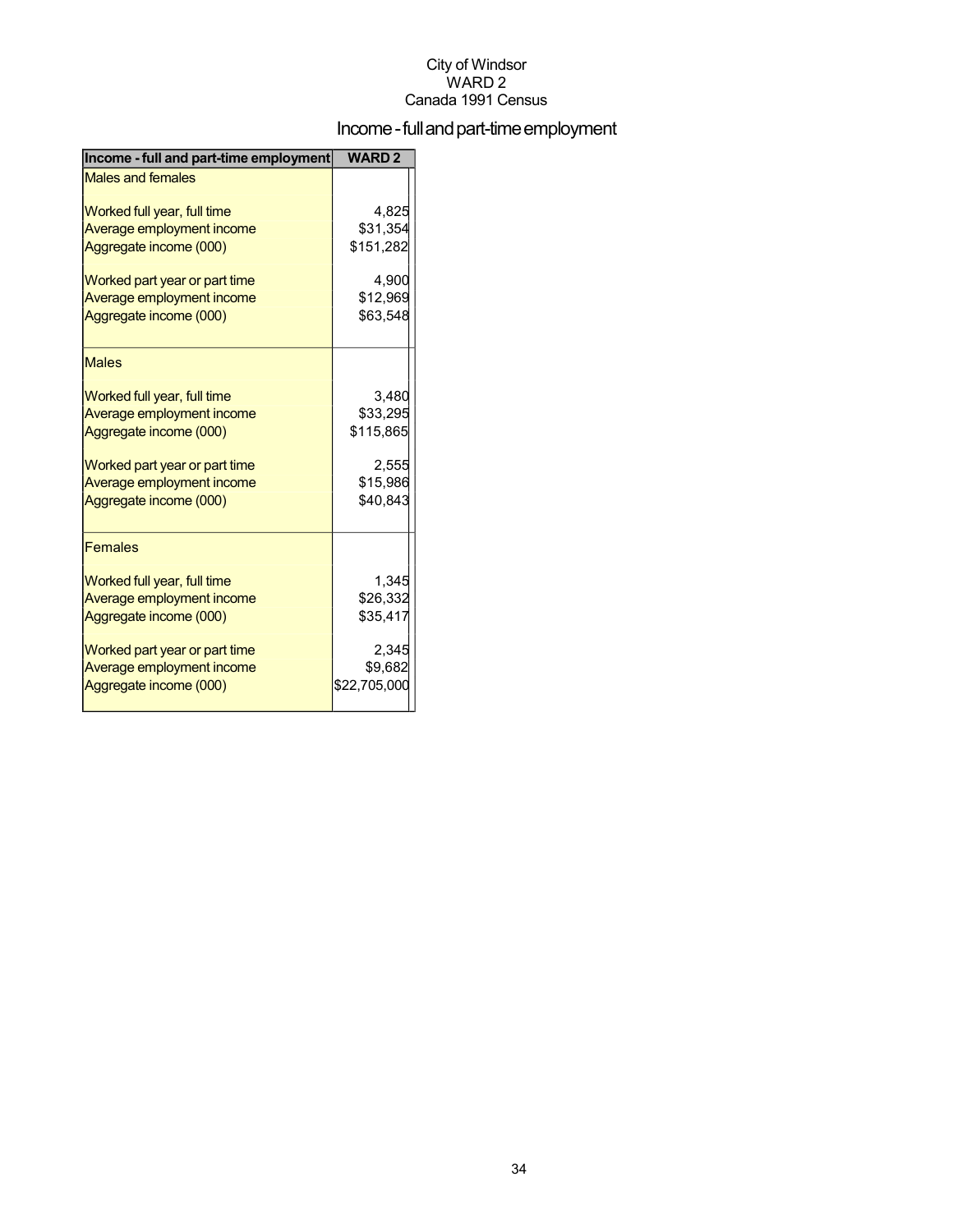## Income - Individual Source of Income

| Income - Individual<br><b>Source of Income</b> | <b>WARD2</b> |                            |
|------------------------------------------------|--------------|----------------------------|
| Total 15 years and over with income            |              | 24,875 % base              |
| <b>Under \$7,500</b>                           |              | 5,46021.90%                |
| \$7,500 - \$14,999                             |              | 6,24525.10%                |
| \$15,000 - \$29,999<br>\$30,000 and over       |              | 7,24029.10%<br>5,77023.20% |
|                                                |              |                            |
| Average income                                 | \$19,965     |                            |
| Aggregate income (000)                         | \$496,630    |                            |
| <b>Median income</b>                           | \$17,061     |                            |
| Males 15 years and over with income            |              | 12,310% base               |
| <b>Under \$7,500</b>                           |              | 2,090 17.00%               |
| \$7,500 - \$14,999                             |              | 2,44019.80%                |
| \$15,000 - \$29,999                            |              | 3,65029.70%                |
| \$30,000 and over                              |              | 4,06533.00%                |
| Average income                                 | \$23,943     |                            |
| Aggregate income (000)                         | \$294,739    |                            |
| <b>Median income</b>                           | \$20,909     |                            |
| Females 15 years and over with income          |              | 12,565 % base              |
| <b>Under \$7,500</b>                           |              | 3,37026.80%                |
| \$7,500 - \$14,999                             |              | 3,80530.30%                |
| \$15,000 - \$29,999                            |              | 3,59028.60%                |
| \$30,000 and over                              |              | 1,70513.60%                |
| Average income                                 | \$16,068     |                            |
| Aggregate income (000)                         | \$201,891    |                            |
| <b>Median income</b>                           | \$13,291     |                            |
| Source of total income:                        |              |                            |
| <b>Employment income</b>                       | 69%          |                            |
| Government transfer payments                   | 17%          |                            |
| <b>Other income</b>                            | 11%          |                            |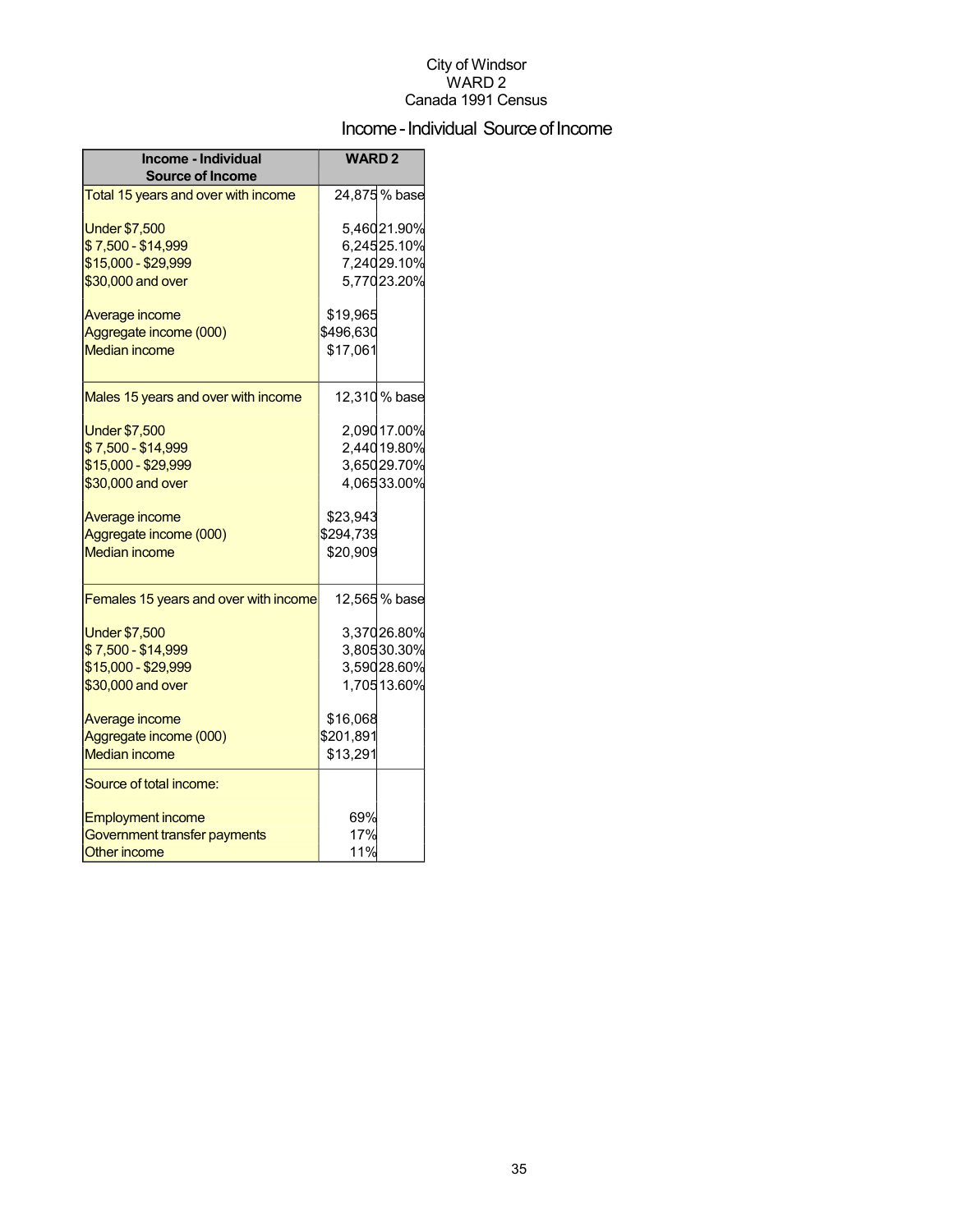## Income - Family and Household

| <b>Income - Family and Household</b> | <b>WARD2</b> |               |  |
|--------------------------------------|--------------|---------------|--|
| <b>Total census families</b>         |              | 8,675% base   |  |
| <b>Family Income:</b>                |              |               |  |
| <b>Under \$20,000</b>                | 2,228        | 26%           |  |
| \$20,000 - \$34,999                  | 1,953        | 23%           |  |
| \$35,000 - \$49,999                  | 1,812        | 21%           |  |
| \$50,000 and over                    | 2,602        | 30%           |  |
| Average income                       | \$39,350     |               |  |
| Aggregate income (000)               | \$341,754    |               |  |
| <b>Median income</b>                 | \$33,907     |               |  |
| <b>Total households</b>              |              | 14,900 % base |  |
| Household Income:                    |              |               |  |
| <b>Under \$20,000</b>                | 5,517        | 37%           |  |
| \$20,000 - \$34,999                  | 3,445        | 23%           |  |
| \$35,000 - \$49,999                  | 2,574        | 17%           |  |
| \$50,000 and over                    | 3,340        | 22%           |  |
| Average income                       | \$33,231     |               |  |
| Aggregate income (000)               | \$497,302    |               |  |
| <b>Median income</b>                 | \$27,847     |               |  |
| Incidence of low income:             |              |               |  |
| <b>Total economic families</b>       | 8,635        |               |  |
| <b>Families with low income</b>      | 2,015        |               |  |
| Incidence of low income              | 23%          |               |  |
| Total unattached individuals         | 6,710        |               |  |
| Individuals with low income          | 2,855        |               |  |
| Incidence of low income              | 43%          |               |  |
| Persons in private households        | 32,700       |               |  |
| Persons in low income families       | 9,320        |               |  |
| Incidence of low income              | 29%          |               |  |